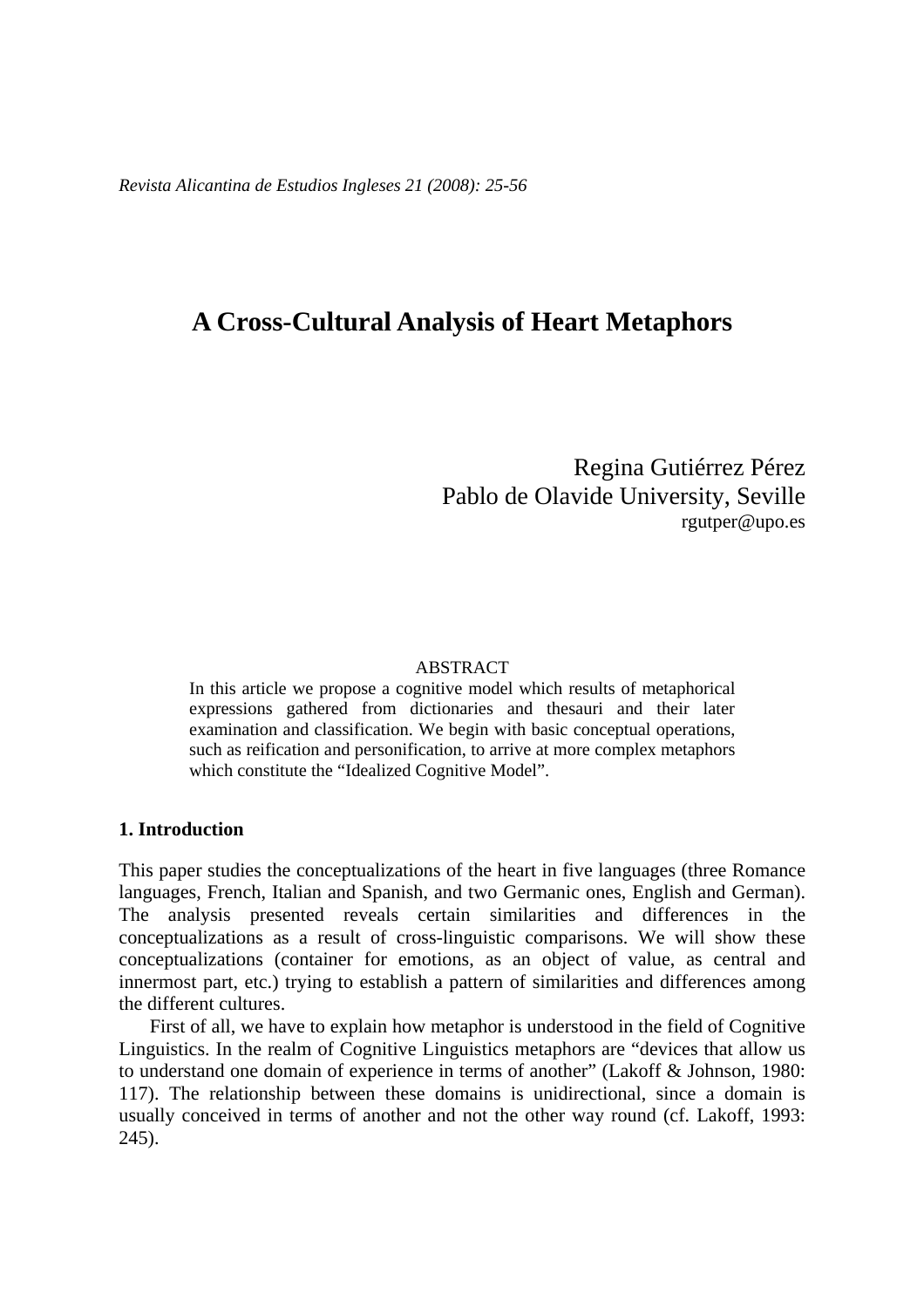This conception of metaphor highlights its cognitive function to understand and structure experience. Metaphor surpasses the mere linguistic, since it is the main mechanism through which we comprehend abstract concepts.

According to Cognitive Linguistics, there is, on the one hand, the conceptual metaphor, for example the well-known "LOVE IS A JOURNEY" (Lakoff and Johnson, 1980; Lakoff, 1993; Kövecses, 2002: 5), and, on the other hand, metaphorical linguistic expressions. These linguistic expressions are manifestations or instantiations of that conceptual metaphor, as we can observe in the examples taken from Lakoff and Johnson (1980: 44-45) and their translations:

#### **LOVE IS A JOURNEY**

| Look how far we've come.                                   |
|------------------------------------------------------------|
| We're at a crossroads.                                     |
| We'll just have to go our separate ways.                   |
| We can't turn back now.                                    |
| I don't think this relationship is <i>going anywhere</i> . |
| <i>Where</i> are we?                                       |
| We're <i>stuck</i> .                                       |
| It's been a long, bumpy road.                              |
| This relationship is a <i>dead-end street</i> .            |
| We're just spinning our wheels.                            |
| Our marriage is on the rocks.                              |
| We've gotten off the track.                                |
| This relationship is <i>foundering</i> .                   |

Let's see its correspondences in the other languages subject of study:

### **EL AMOR ES UN VIAJE**

| Mira qué lejos hemos llegado.                           |
|---------------------------------------------------------|
| Estamos en una encrucijada.                             |
| Tendremos que emprender caminos separados.              |
| Ahora no podemos volver atrás.                          |
| No creo que esta relación vaya a ninguna parte.         |
| ¿Dónde estamos?                                         |
| Estamos atascados.                                      |
| Es un largo camino, lleno de baches.                    |
| Esta relación es un callejón sin salida.                |
| Simplemente estamos haciendo girar la rueda.            |
| Nuestro matrimonio encuentra innumerables escollos.     |
| Estamos <i>fuera de la vía</i> (Hemos perdido la ruta). |
| Esta relación está yéndose a pique.                     |
| [Nuestro matrimonio hace aguas.]                        |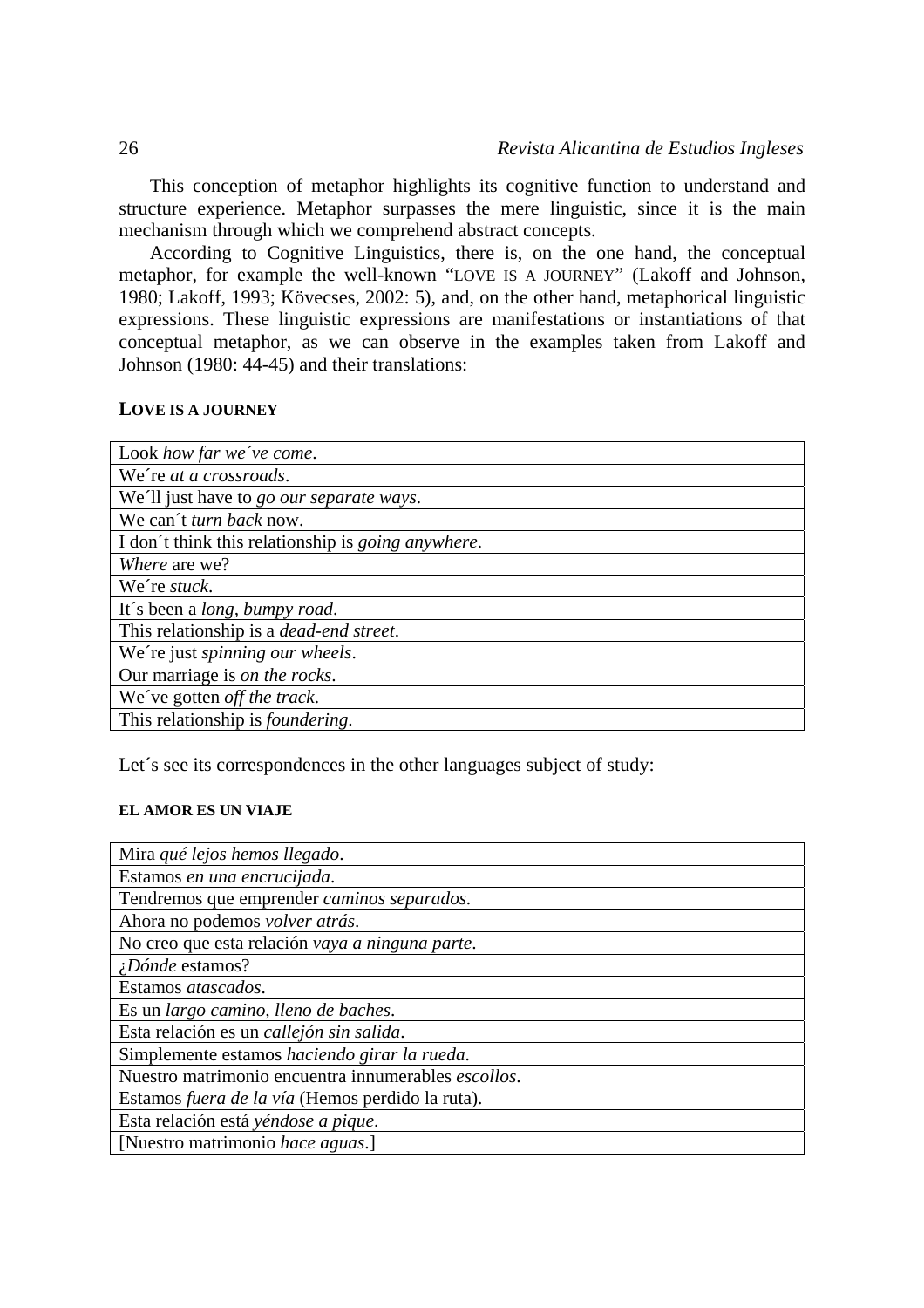### **LIEBE IST EINE REISE**

| Schau doch, wie weit wir miteinander gekommen sind. |
|-----------------------------------------------------|
| Wir sind nun am Scheideweg.                         |
| Wir müssen jetzt einfach getrennte Wege gehen.      |
| Wir können jetzt nicht mehr umkehren.               |
| Ich glaube, daβ diese Beziehung nirgendwohin führt. |
| Wo stehen wir in unserer Beziehung?                 |
| Wir sitzen fest.                                    |
| Es ist ein langer, steiniger Weg gewesen.           |
| Diese Beziehung ist eine Sackgasse.                 |
| Bei uns ist im Moment Leerlauf.                     |
| Unsere Ehe ist auf Grund gelaufen.                  |
| Wir sind <i>auf falsche</i> Gleis geraten.          |
| Unsere Beziehung ist im Begriff unterzugehen.       |

### **L´AMORE È UN VIAGGIO**

| Guarda come siamo andati lontano.                           |
|-------------------------------------------------------------|
| Siamo <i>a un bivio</i> .                                   |
| Ora abbiamo solo da separare le nostre strade.              |
| Non possiamo tornare indietro ora.                          |
| Non credo che questo rapporto stia andando da nessuna parte |
| Dove siamo?                                                 |
| Siamo bloccati.                                             |
| É stato un lungo cammino accidentato.                       |
| La relazione è in un vicolo cieco.                          |
| Il nostro matrimonio sta andando a picco.                   |
| La nostra relazione sta affondando.                         |

### **L´AMOUR EST UN VOYAGE**

Regarde *à quel point noun en sommes arrivés*.

Nous sommes *à la croisée des chemins*.

Nous avons fait un long chemin ensemble et maintenant nous allons *suivre des chemins distincts*.

Nous ne pouvons plus *revenir en arrière*.

Je pense que notre relation *ne mène nulle part*.

*Où* en sommes-nous?

Nous nous *enlisons*.

C´est une *route longue et tortueuse*.

Notre amour est *dans une impasse*.

Cette relation *tourne à vide*.

Notre mariage passe un *mauvais cap*.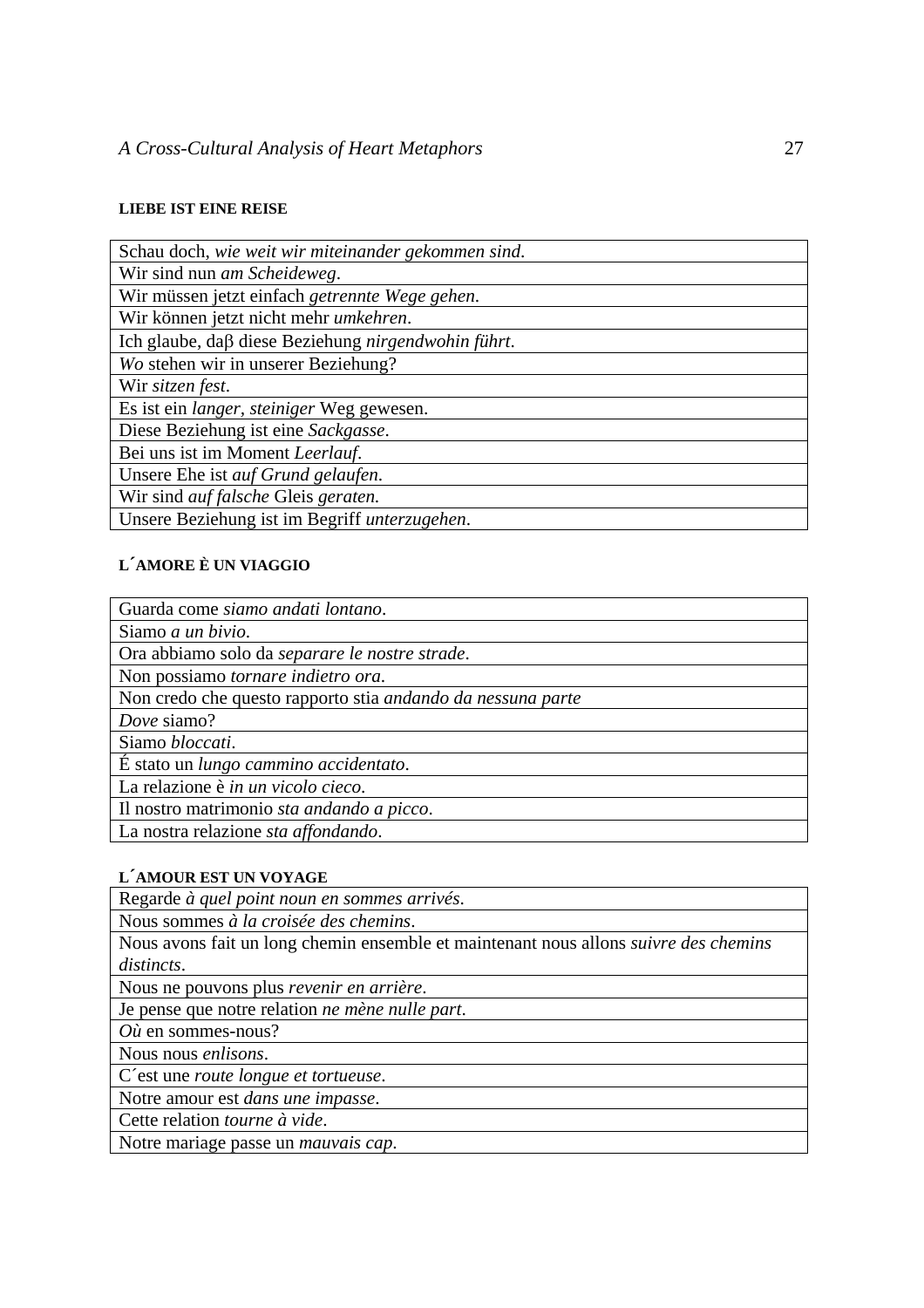| Nous avons déraillé.      |  |
|---------------------------|--|
| Cette relation va somber. |  |

We can observe that the conceptualization of love as a journey is common in the languages subject of study. The journey can be undertaken by car ("This relationship is a dead-end street"), by train ("They are derailed"), by boat ("Our marriage is on the rocks"; "This relationship is foundering"), by plane ("We are just taking off"), etc. In Lakoff and Johnson's (1980: 44-45), "love" is understood in terms of a "journey", and a set of systematic correspondences is established: "The lovers correspond to the travellers", "The love relationship corresponds to the vehicle", "The lovers´ common goals correspond to their common destinations on the journey", and "Difficulties in the relationship correspond to impediments to travel". Conceptual metaphors underlie metaphorical linguistic expressions. So, metaphor is not just a figure of speech, as was claimed by the traditional theory, but, as the cognitive theory states, it is a figure of thought that pervades our everyday language.

Our knowledge about journey allows us to understand those correspondences in love. Likewise, there is a series of conceptual implications (*entailments*), which are the result of those basic correspondences. In this sense, if love is conceptualized as a journey and the vehicle corresponds to the relationship, then our understanding about the vehicle can help us understand love relationships. As Kövecses (2005: 7) exemplifies:

If the vehicle breaks down, we have three choices: (1) we get out and try to reach our destination by some other means; (2) we try to fix the vehicle; or (3) we stay in the vehicle and do nothing. Correspondingly, if a love relationship does not work, we can (1) leave the relationship; (2) try to make it work; or (3) stay in it (and suffer).

The concept of love can be understood in many different ways: as a physical force (electromagnetic, gravitational, etc.), magic, illness, madness, war, etc. (Cf. Lakoff and Johnson, 1980: 49).

If we ask someone what image he associates with love, there is no doubt that a heart would immediately come to his  $mind<sup>1</sup>$ . The image schematic structure of the heart is basically a container for emotions, among these love is the outstanding one, but we will see that the heart also conceptualizes other emotions such as compassion, courage, kindness, etc.

# **2. Methodology**

In order to carry out a systematic analysis of the heart we begin with the material documented in monolingual and bilingual dictionaries and other lexicographical works, such as dictionaries of idiomatic expressions and thesauri, since there we find a detailed description of the metaphorical systems of the languages in question. As Deignan (1999: 197) points out: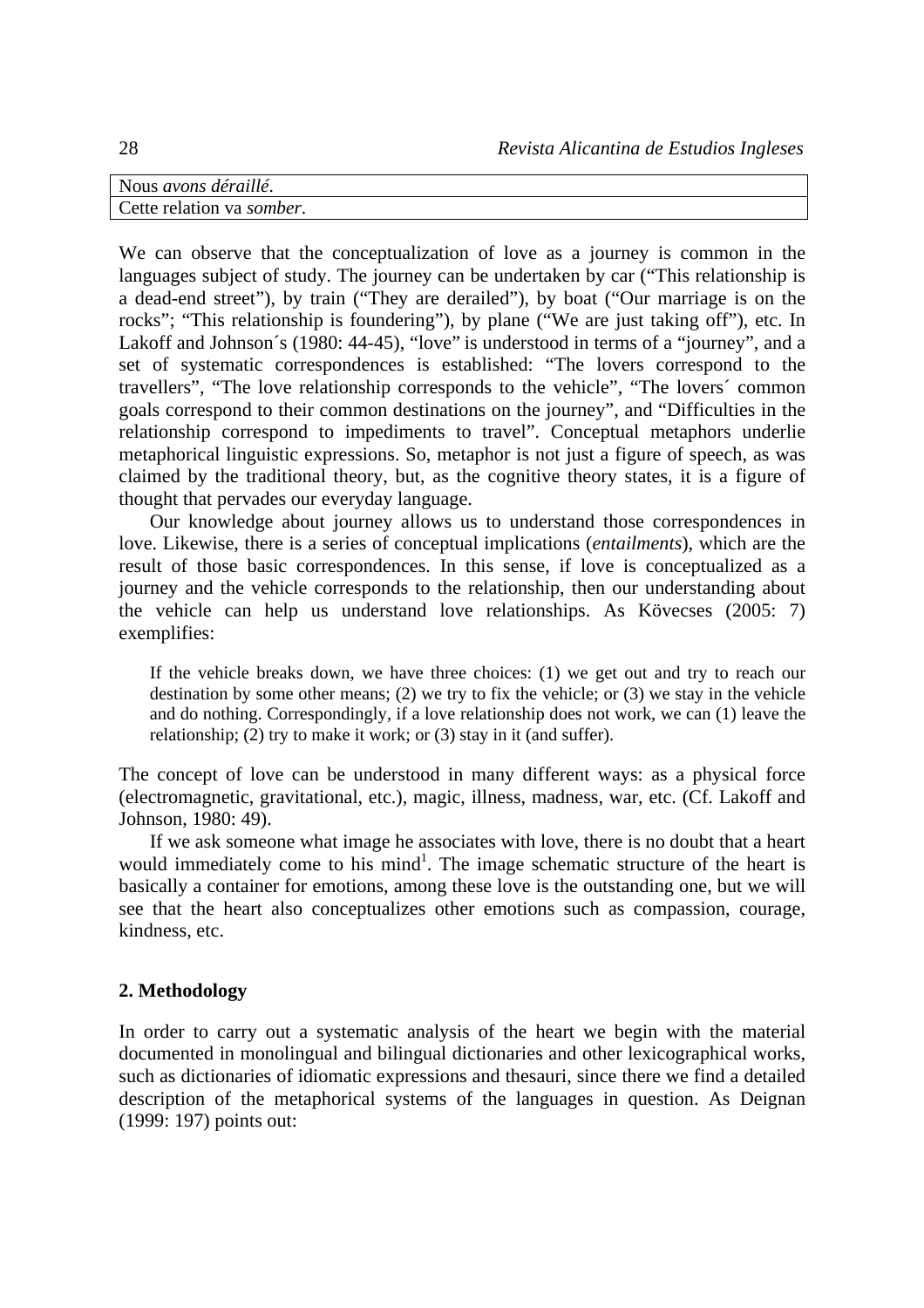... the investigation of a particular semantic field can be made more systematic with the use of a comprehensive thesaurus. It is conceivable that in the future linguistic metaphor databases based on concordance data might be set up along lines of on-line thesauri or dictionaries.

Given that most of the expressions are taken from dictionaries and other reference works, it follows that they are conventionalized expressions and constitute an integral part of the way speakers think and express themselves daily. As Kövecses (1991: 30) comments regarding his methodology in the classification of the conceptual metaphor of happiness:

…in order to be able to arrive at [the] metaphors, metonymies, and inherent concepts, and, eventually, [the] prototypical cognitive models, one needs to study the conventionalized linguistic expressions that are related to a given notion.

To carry out our purpose of comparing metaphors in five languages, we use the methodology proposed by Barcelona (2001) regarding the identification and description of the conceptual metaphor. To do that, we follow a series of parameters that he establishes:

- 1. Existence or absence of metaphorical projection: Barcelona (2001: 137) defines it in the following way: "The same metaphor may be said to exist in both languages if approximately the same conceptual source and the target can be metaphorically associated in the two languages".
- 2. Grade of conceptual elaboration: This is the second type of contrast that we can encounter when we compare conceptual metaphors in two or more languages. As Barcelona (2001: 137) puts it: "differences between both languages owning to the existence of a version of the metaphor in one language and its absence, or limited use, in the other".
- 3. Grade of linguistic conventionality: An expression is conventionalized in a language if it is used frequently by the speakers. Therefore, it opposes to novel metaphors. The object of our study has been a series of conventionalized metaphors.

Soriano (2003: 109) adds a fourth parameter (she points out that Barcelona (2001) does not exclude it explicitly) named "grade of linguistic exploitation", which refers to the productivity of a projection in a particular language. This productivity is measured by the number of expressions resulting from that projection.

We arrive at the conclusion that there exists the same conceptual metaphor in two or more languages when we have gathered a certain number of expressions that illustrate it in those languages. If the expressions found are the same or very similar, then, the superior level, that is, the conceptual metaphor is equivalent, since they correspond to the same conceptualization of reality. The really interesting and novel thing in this field consists of proving that some expressions, which are not completely the same in their structure or meaning, in two or more languages, are based on the same metaphor, since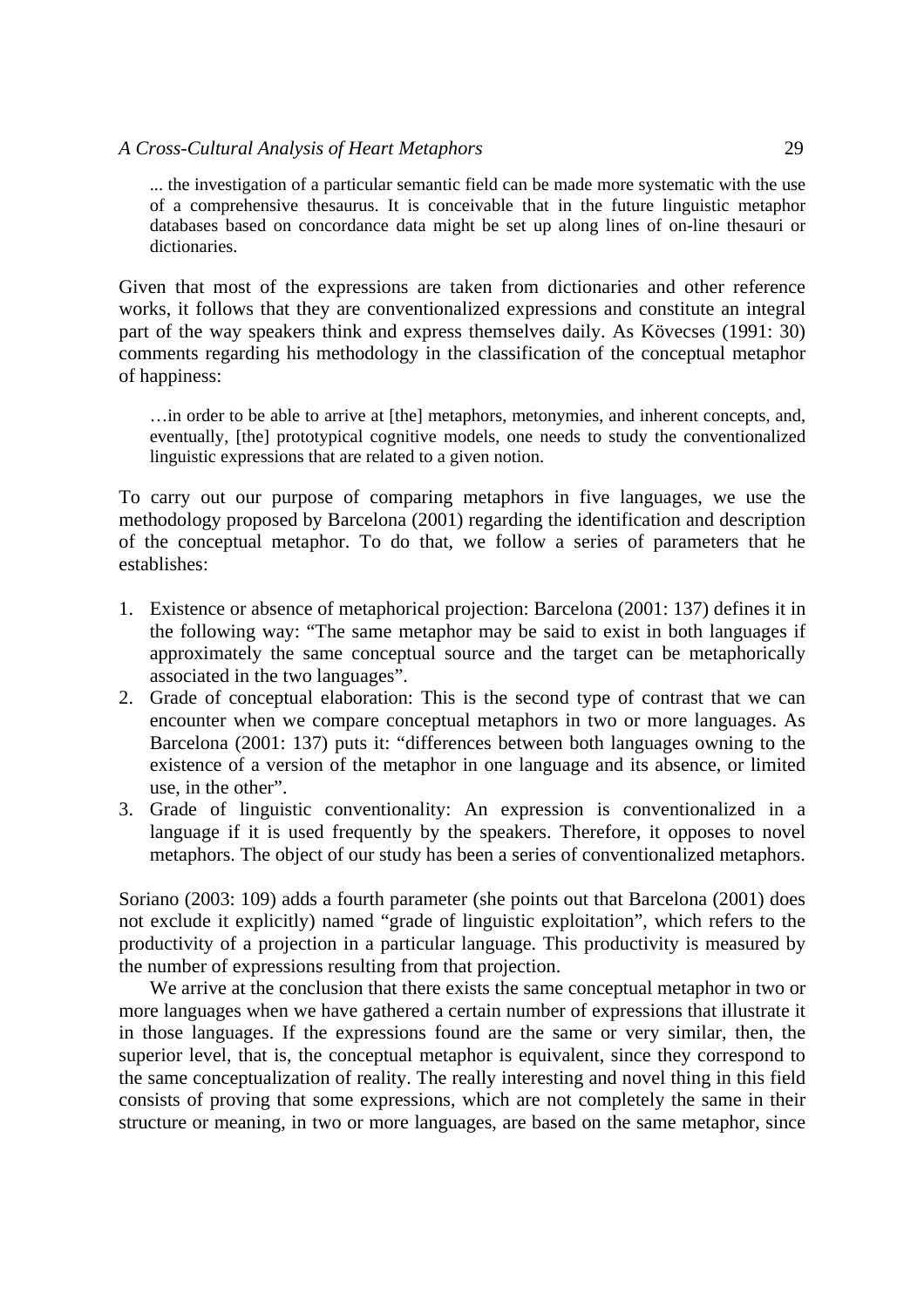they are the reflection of a superior category. As Barcelona (2001: 137) points out, we are dealing with the same metaphor "even though the elaborations, the specifications and corresponding linguistic expressions of the metaphor are not exactly the same, or equally conventionalized, in both of them".

Lakoff argues that our thought processes operate over "Idealized Cognitive Models" (ICMs) of the world. ICMs are said to be "directly *embodied* with respect to their content ... [usually] with respect to use," and they, "structure thought and are used in forming categories" (1987: 13). As opposed to abstract classical categories, they are said to be derived from our everyday interactions with the world. Later on he adds: "Our basic claim will be that prototype effects result from the nature of cognitive models, which can be viewed as "theories" of some subject matter" (1987: 45). Therefore, the concept of "Idealized Cognitive Model" is understood as a complex structure which can, as we will see, be composed of several metaphors and metonymies which can be related and can constitute folk theories of specific abstract fields, as we will prove in our study.

Along our investigation we have faced the issue of assigning the target domains, since the assignment of an expression to a concrete target domain could be subjective. This corresponds to the formulation of metaphors (cf. Baldauf, 1996, 1997). We hold that, in fact, the decision of choosing a specific target domain depends on the researcher who undertakes the analysis. So far, it does not seem that we can do without personal intuition, once we want to formulate conceptual metaphors. We would like to emphasize that our formulations should be understood as proposals and there is the possibility of arriving at different interpretations. However, we guide ourselves by the procedure followed by Dobrovol´skij (1995), who proposes to use basic categories (taxa, in his terminology), what in our study corresponds to the target domains of "love", "kindness", "generosity", "sadness", "worry", "intelligence", etc., since they are basic level concepts, in the sense of Rosch (1973, 1975, 1977, 1978; Rosch and Mervis, 1975; Rosch *et al*., 1976). The taxa constitute semantic fields which can overlap, that is, an idiomatic expression may belong to several categories, especially those which are peripheric members. In order to avoid that, we present one expression (two or three, in some cases) as the prototypical member of each category.

Following these initial considerations, we offer the corpus subject of study, obtained from dictionaries (monolingual, bilingual, and dictionaries of idiomatic expressions) and thesauri (cf. Bibliographical references).

### **3. Analysis**

#### 3.1. The heart is a container of emotions

The word "heart" comes from the Latin *cor, cordis*. So, Spanish (*corazón*), French (*coeur*) and Italian (*cuore*) take the Latin root, while German (*Herz*) and English (*heart*) take the Greek one (*kardia*). The Indoeuropean root \*kr- has the original sense of "vibrating".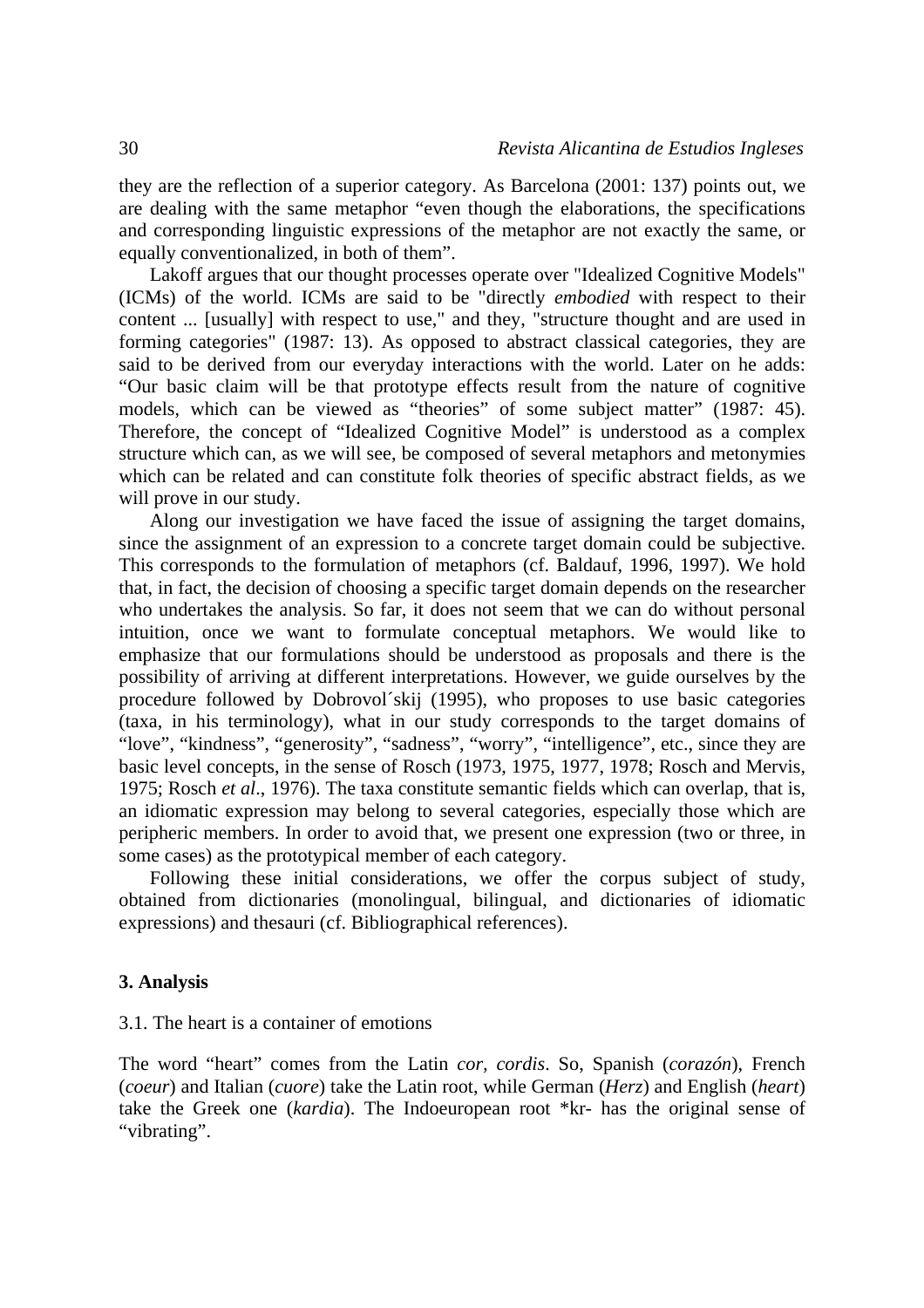#### *A Cross-Cultural Analysis of Heart Metaphors* 31

The Spanish term is the only one which differentiates itself partially from the others, since it is an augmentative, as a result of the medieval conception of the heart as the seat of courage. According to the *Diccionario crítico etimológico castellano e hispánico* (1980), this word alluded primitively to the big heart of the man and of the woman-lover.

Emotions are the most basic thing of the human being and, therefore, they constitute something intrinsic to our lives. Above all, the heart stands out for being considered the place where they are located. Therefore, we can establish the metaphor "THE HEART IS A CONTAINER OF EMOTIONS". Among them, love is the outstanding one. However, the fact that emotions are located in this body part does not constitute a universal, since there are other languages and cultures in which they are metaphorically reificated in other body parts. Turkish, for example, locates them in the liver, that is why the expression "My liver, my soul"<sup>2</sup> may be striking to us. Another case is Nigerian English, language which considers the belly the seat of emotions (cf. Bauer,  $1973$ )<sup>3</sup>.

The cultural differences are due, most of the time, to the metaphorical location of certain faculties or states (like the intellect or the emotion) in the body, since some populations associate internal organs with specific faculties. Sometimes, different cultures do not share those associations (cf. Enfield and Wierzbicka, 2002), as we have just seen, and those differences are reflected on the language in a later stage.

The heart, being the place where feelings are located figuratively, opposes the "head", place where the reason is conventionally placed. Therefore, someone who is led by his heart refers to a person who pushes that main capacity of the intellect into the background in order to give free rein to his feelings.

As it is well known, metaphor is a useful means of expressing one thing in terms of another. Consequently, when it is difficult to express something we resort to it. Therefore, it is self-evident that such a rich field as emotions would make a frequent use of this expressive means and, if we consider the heart as its nucleus, it is no wonder that we find a great number of metaphoric and metonymic expressions with this organ as a source domain.

3.1.1. The heart is the seat of love

We have already commented that the heart is essentially associated to love. Related to this emotion, the number of existing metaphors surpasses all the emotions (Martín Morillas,  $1998$ <sup>4</sup>. Likewise, Kövecses (2000) points out that the concept of love is the most metaphorically used, probably because it does not only allude to an emotion, but also to a relationship. In this sense, it shares source domains which characterize human relationships. According to him, the conceptual metaphors of love that manifest themselves in everyday language are the following (2000: 26):

LOVE IS A NUTRIENT: I am *starved* for love. LOVE IS A JOURNEY: It´s been *a long, bumpy road*. LOVE IS A UNITY OF PARTS: We are *as one*. They are *breaking up*. We´re *inseparable*. We *fused together*.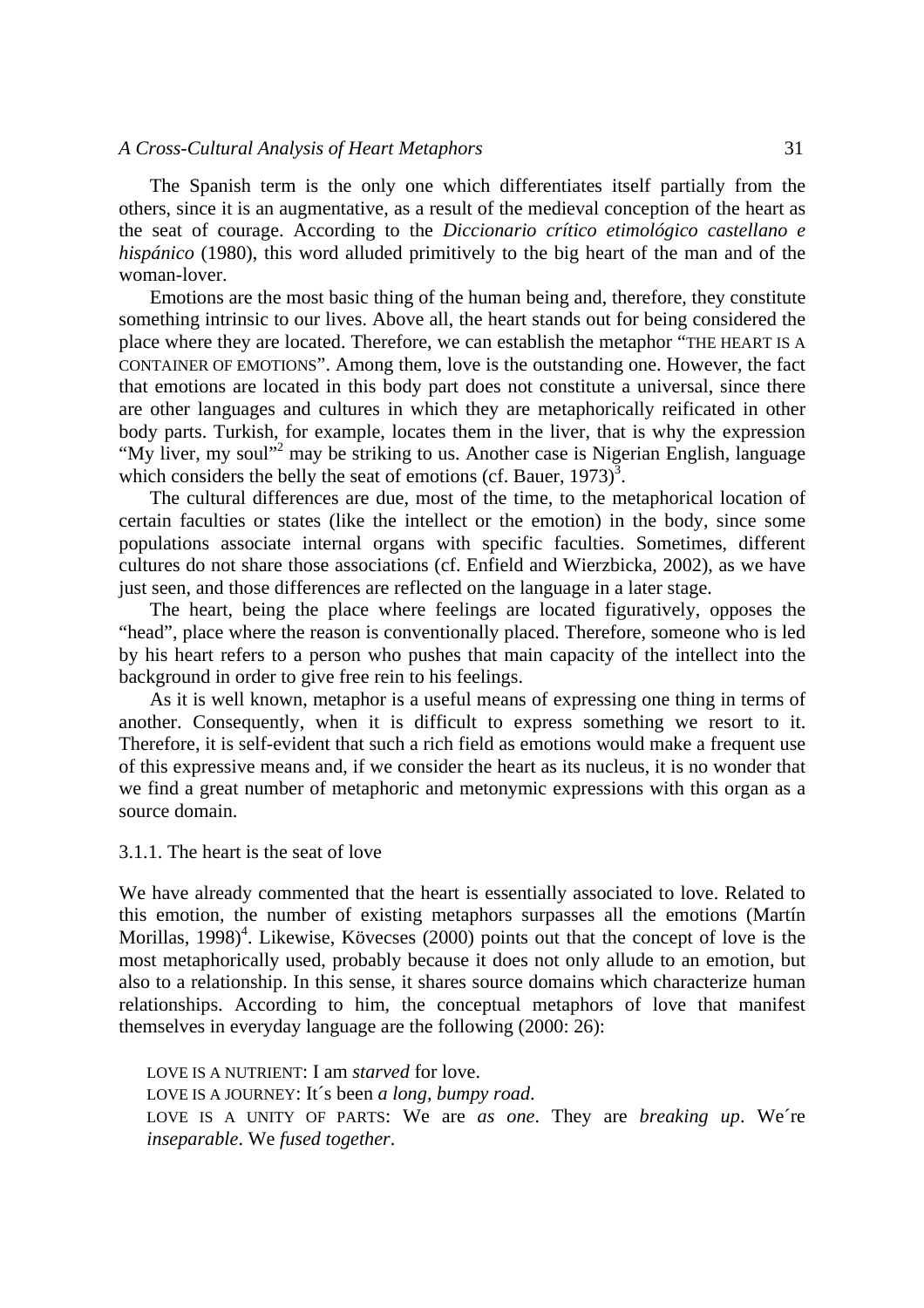LOVE IS CLOSENESS: They´re very *close*. LOVE IS A BOND: There is a close *tie* between them. LOVE IS A FLUID IN A CONTAINER: She was *overflowing with* love. LOVE IS FIRE: I am *burning* with love. LOVE IS AN ECONOMIC EXCHANGE: I´m *putting more into* this than you are. LOVE IS A NATURAL FORCE: She *swept* me *off my feet*. LOVE IS A PHYSICAL FORCE: I was *magnetically drawn to* her. LOVE IS AN OPPONENT: She tried to *fight* her feelings of love. LOVE IS A CAPTIVE ANIMAL: She *let go of* her feelings. LOVE IS WAR: She *conquered* him. LOVE IS SPORT/ A GAME: He *made a play for* her. LOVE IS A DISEASE/ AN ILLNESS: I am *heart-sick*. LOVE IS MAGIC: He was *enchanted*. LOVE IS INSANITY: I am *crazy about* you. LOVE IS A SOCIAL SUPERIOR: She is completely *ruled* by love. LOVE IS RAPTURE/ A HIGH: I have been *high on* love for weeks. THE OBJECT OF LOVE IS APPETIZING FOOD: Hi, *sweet-pie*. THE OBJECT OF LOVE IS A SMALL CHILD: Well, *baby*, what are we gonna do? THE OBJECT OF LOVE IS A DEITY: Don´t *put* her *on a pedestal*. He *worships* her. THE OBJECT OF LOVE IS A VALUABLE OBJECT: You´re my *treasure!* 

Later on Kövecses (2000: 123) adds that love abounds in a great number of metonymies. Linguistic expressions which describe physiological, expressive or behavior reactions can be considered metonymies, in the sense that there is a relation of representation between these and the concept of love (relation part-whole). If someone is described with such expressions, we can infer that he is in love. Kövecses enumerates the following:

INCREASE IN BODY HEAT STANDS FOR LOVE: I *felt hot all over* when I saw her. BLUSHING STANDS FOR LOVE: She *blushed* when she saw him. DIZZINESS STANDS FOR LOVE: She´s in a *daze* over him. I *feel dizzy* everytime I see her. PHYSICAL WEAKNESS STANDS FOR LOVE: She makes me *week in the knees*.

SWEATY PALMS STAND FOR LOVE: *His palms became sweaty* when he looked at her.

INABILITY TO BREATHE STANDS FOR LOVE: You *take my breath away*.

INTERFERENCE WITH ACCURATE PERCEPTION STANDS FOR LOVE: He *saw nothing but her*.

INABILITY TO THINK STANDS FOR LOVE: He *can´t think straight* when he is around her. PREOCCUPATION WITH ANOTHER STANDS FOR LOVE: He spent hours *mooning* over her.

PHYSICAL CLOSENESS STANDS FOR LOVE: They *are always together*. INTIMATE SEXUAL BEHAVIOR STANDS FOR LOVE: She *showered* him *with kisses*. He

*caressed* her gently.

SEX STANDS FOR LOVE: They *made love*.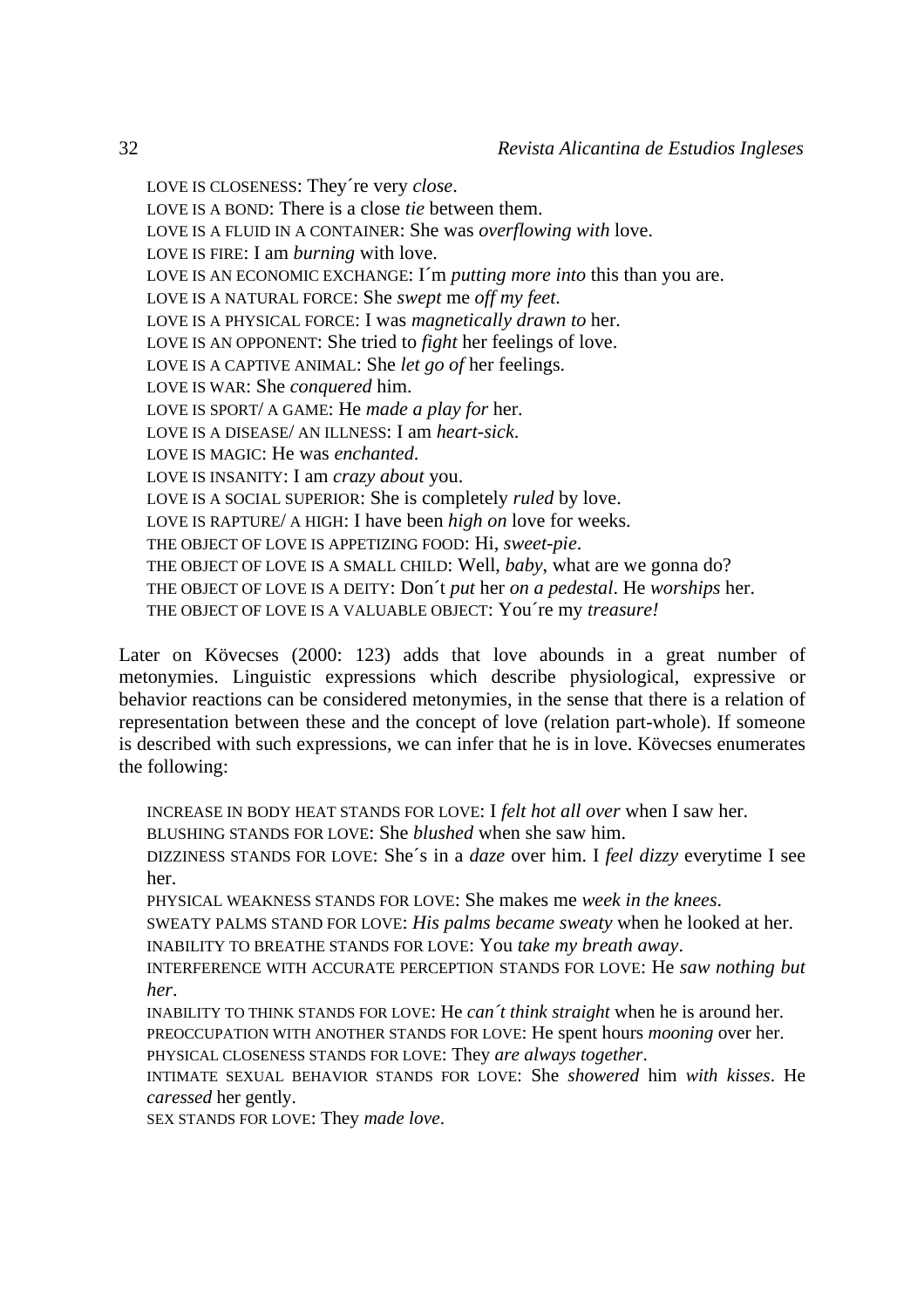LOVING VISUAL BEHAVIOR STANDS FOR LOVE: He *can´t take his eyes off of* her. She´s *starry-eyed*. JOYFUL (VISUAL) BEHAVIOR STANDS FOR LOVE: *Her eyes light up* when she sees him. He *smiled* at her and the world stood still.

INCREASE IN HEART RATE STANDS FOR LOVE: He´s a *heart-throb*.

Love is an emotion which affects so deeply the human being that an endless number of metaphors has been elaborated. It would be enough to have a quick look at literature or just at the lyrics of songs. The metaphors collected in this study are the ones which show a great systematicity and conform to a complex metaphorical model.

The first indispensable metaphor in order to be able to refer to an abstract concept is called reification. This consists of attributing characteristic properties of objects to concepts, once turned into discrete entities. In this sense love, symbolized in the heart, is taken as a valuable object. As such, it is delicate and fragile and, as a consequence, it is breakable. As we know, someone has a "broken heart" due to an unhappy love affair, translated in the other languages as:

Sp. Tener el corazón roto It. Avere il cuore spezzato Fr. Avoir le cœur brisé Gr. Das Herz gebrochen haben

Therefore, we can coin the metaphor "THE HEART IS A BREAKABLE OBJECT". Being granted the condition of object, the heart can own its typical features and be treated as such. In this last sense, it is possible to "possess" someone´s heart or "give it" in a love relationship.

3.1.2. The heart is sincerity

In relation with this feeling, we find the following expressions:

Eng. From the bottom of one´s heart Sp. Desde lo más profundo del corazón It. Dal profondo del cuore Fr. Du/ au fond du coeur Ger. Aus tiefstem Herzem/ im Grunde seines Herzens<sup>5</sup>

The feelings associated to these expressions are sincere and intense. In English, we even find a use that could be considered hyperbolic: "In one´s heart of hearts".

Here again the heart is conceptualized as a container from which sincere feelings, which are usually hidden, emanate.

Another expression associated to the concept of sincerity is:

Eng. To speak from the heart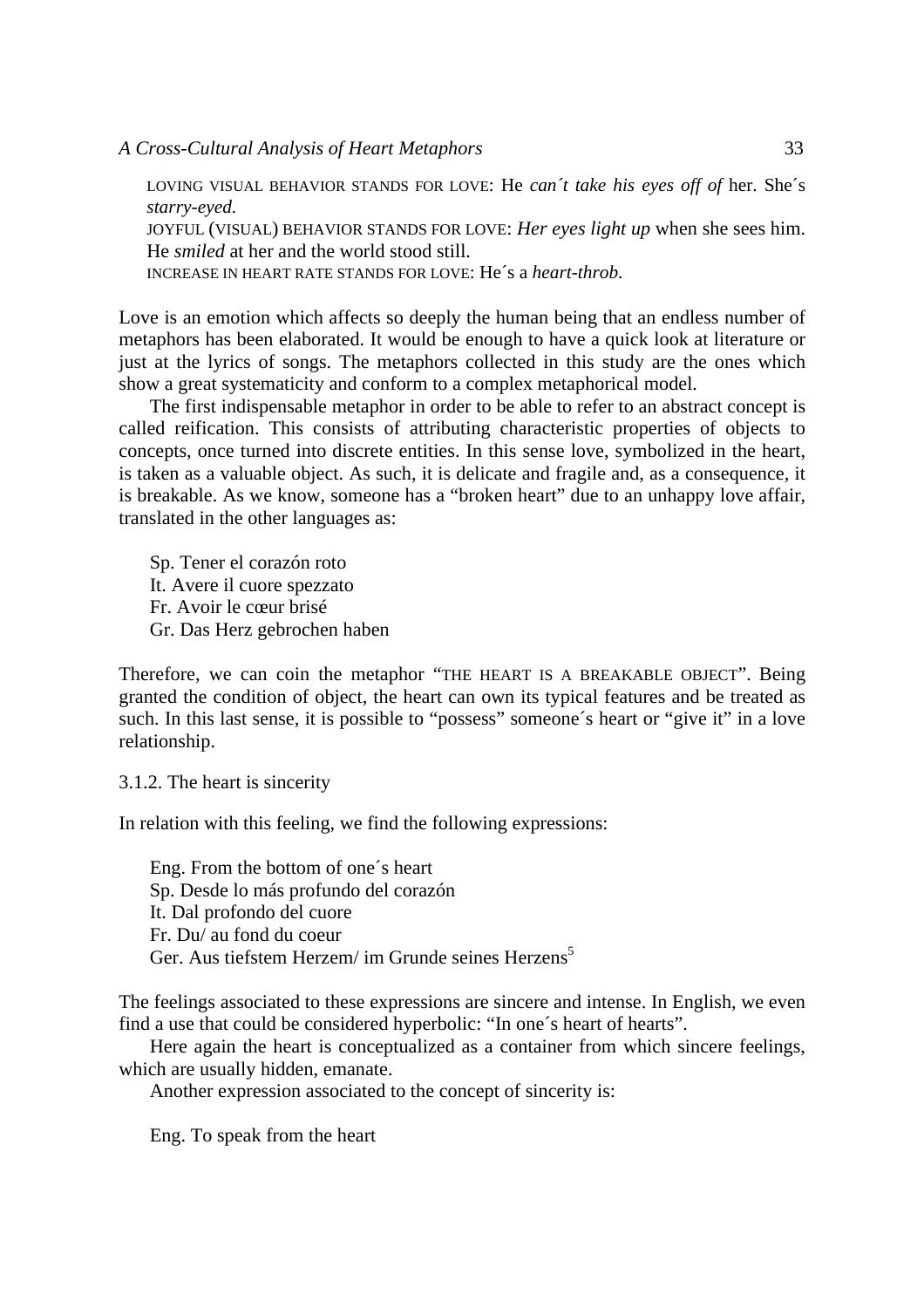Sp. Hablar con el/ de corazón It. Parlare col cuore Fr. Parler à coeur ouvert/ parler (du fond) du coeur Ger. Von Herzen/ aus dem Herz sprechen

In Spanish, there exists the expression "hablar con el corazón en la mano". It is equivalent to the Italian "parlare col cuore in mano". Such an image could be attributed to the fact that the person, in order to clearly show his feelings, figuratively takes the heart out of his breast and shows it on his hand, where it is more easily seen. The same happens in English with the expression "To wear one's heart on one's sleeve", which finds its explanation in the chivalry tradition of the Middle Ages, when the jousts took place in the King´s court and the knight dedicated his fight to a woman. She would give him a garment, usually a ribbon, as a sign of her love, and the knight would tie it to his arm, and in this way he would show that he loved her or that he would defend her honour. This is the explanation why nowadays this expression is used with the meaning of clearly showing one´s emotions or feelings. This is a case of metonymy, since "heart" stands for "lover".

Therefore, a diachronic perspective can help us reveal the meaning of some expressions that came to light in a particular synchronic moment as a result of its literature, history, beliefs, etc.

3.1.3. The heart is worry

The heart can experience worries, concerns and even interest, as the following expressions show:

Eng. To have something at heart It. Stare a cuore Fr. Tenir à coeur Ger. Etwas am Herzen liegen

There is no equivalence in Spanish. It would be translated as "preocuparse por algo".

In English, one´s heart even "goes out to someone". Deignan (1995: 8) explains that "If your heart goes out to someone, you sympathize very deeply with their problems", and she cites the following examples: "My heart goes out to this compassionate man. How could anyone see him as a criminal?"; "Her sincerity and her unhappiness were clear and his heart went out to her".

3.1.4. The heart is sadness

As we have previously commented, emotions give rise to a big number of metaphors. The feelings of sadness or anger (among others) can manifest themselves as:

Eng. To take something to heart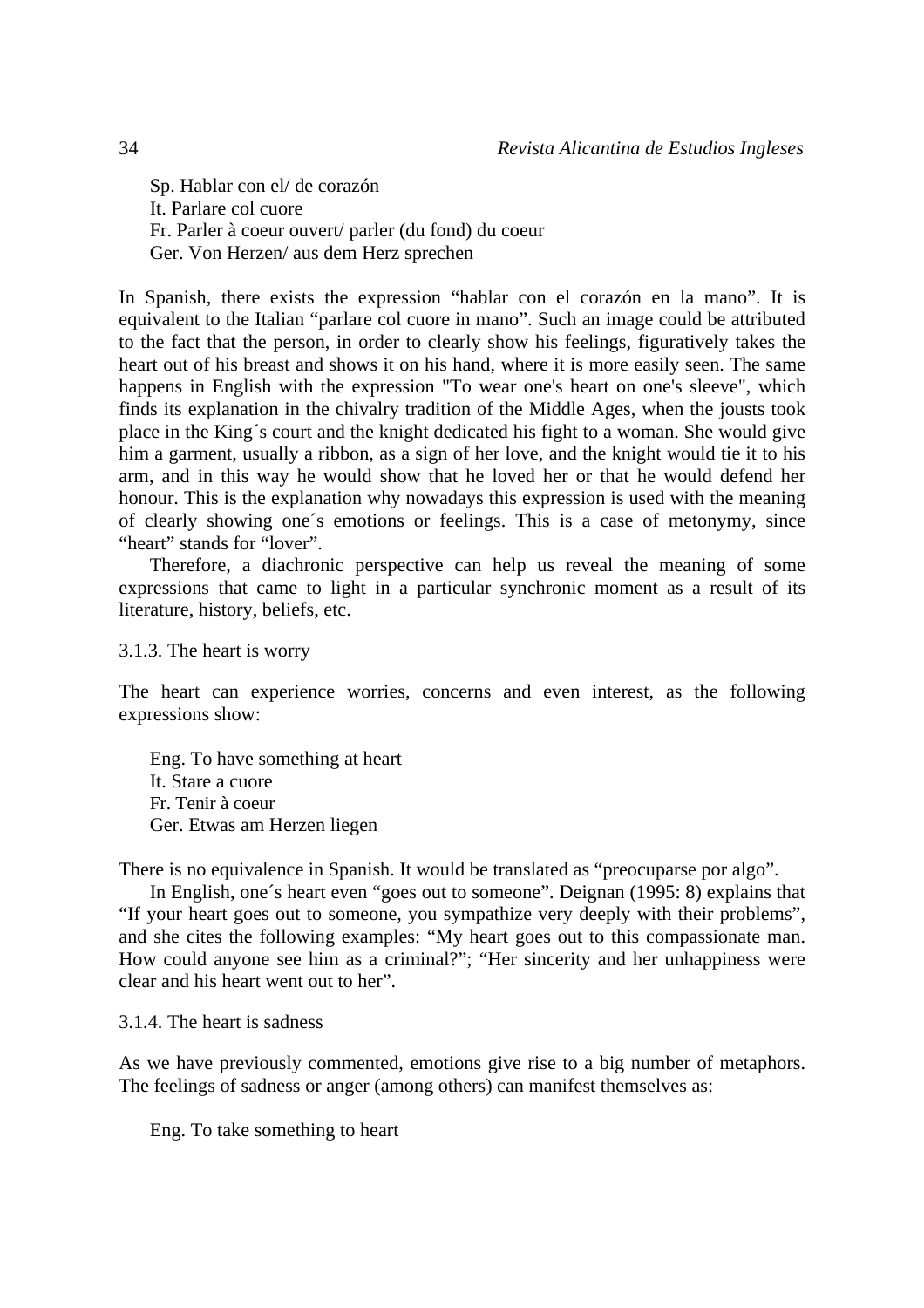Sp. Tomarse algo muy a pecho It. Prendere qualcosa a cuore Fr. Prendre quelque chose à cœur Ger. Sich etwas zu Herzen nehmen

The feeling of something pressing, resulting in the difficulty to breathe is the same in all languages. The emotional locus is placed in the heart in French, Italian, German, and English, while in Spanish it is located in the breast. As we can observe, it may be the case that some languages share the same conceptual metaphor, but it could be elaborated in a different way in different codes, i. e, they are different linguistic instantiations, as we have just seen in Spanish. There is no equivalence of the linguistic expression; however, the conventional projection is the same in all languages.

Likewise, due to the feeling of sadness, in Italian the heart cries:

"Mi piange il cuore per".

The heart, reached by Cupid´s arrows, can be wounded, and as a consequence, it may even bleed, as it happens in English and German<sup>6</sup>:

Eng. It makes my heart bleed Ger. Mein Herz blutet

The metaphor of the wound is found, in general terms, in those cases when something causes a big impression. It is therefore related to the metaphor of the blow, which belongs to the first phase of Ungerer and Schmid´s classification: "THE EMOTION COMES SUDDENLY FROM THE OUTSIDE", as such it is conceptualized as a blow.

3.1.5. The heart is desire

As a living organism, the heart can even experience desire in English, French and German:

Eng. To a heart's desire; to one's heart's content/ delight<sup>7</sup> Fr. À cœur joie Ger. Nach Herzenlust

In Italian, it would be translated as "A sazietà, in quantità, a piacere, a volontà", and in Spanish as "hasta saciarse, a discrección, a placer, a su antojo".

In French, we find the expression "avoir le coeur à faire quelque chose"<sup>8</sup>, which means "to feel like something; to be in the mood of", usually used in negative, as in:

"Je n'ai pas le coeur à plaisanter".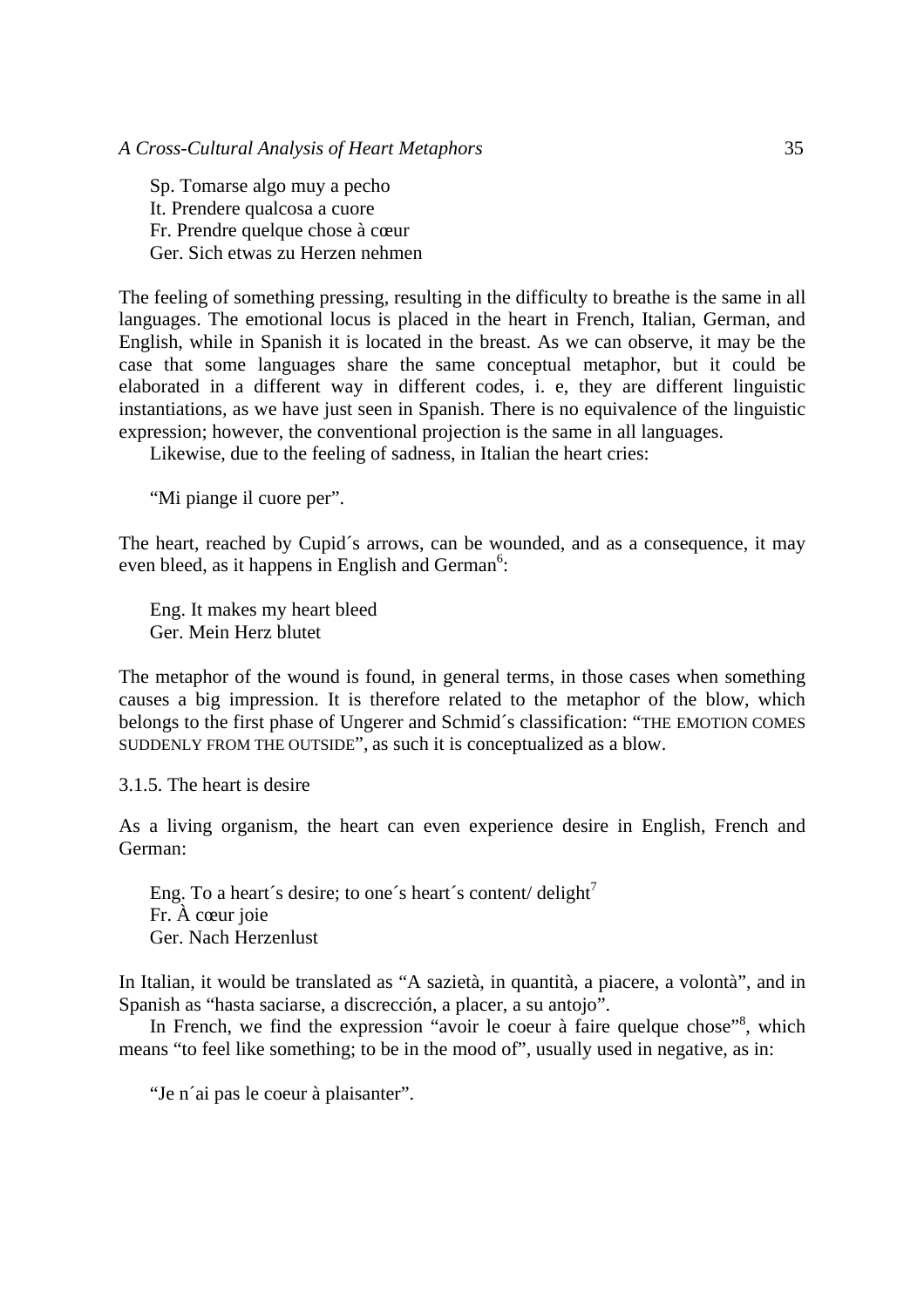There is projection neither in English, in Italian nor in German. It would be translated as:

Sp. Tener ganas de; estar para. It. Non sentirsela di fare qualcosa. Ger. Lust haben, etwas zu tun.

With the same meaning, we find the French expression "à contrecoeur", which means "reluctantly, unwillingly". It corresponds to the Italian "a malincuore".

As a conclusion of this section, we can say that the heart, in the sense that it experiences desire ("To a heart´s desire"), cries ("Mi piange il cuore per te"), bleeds ("Mein Herz blutet"), etc., is conceptualized as a "living organism" (cf. section 4).

3.1.6. The heart is courage

The heart is used in conventional expressions to symbolize courage and state of mind. In English, discouragement is conceptualized as loss of heart:

To lose heart

This sense is not captured in the same way in all languages, since in the Romance ones it is expressed with verbs containing the root of the word "heart", that is, "*cor*":

Sp. Descorazonarse It. Scoraggiarsi (perdere coraggio) Fr. Se décourager (perdre courage)

German, for its part, expresses it with the word "Mut", which means "courage":

Den Mut verlieren

On the other hand, the English and the German "take heart" in order to cheer up:

Eng. To take heart Ger. Sich ein Herz fassen (Mut fassen/ schöpfen)

In the Romance languages, it is again expressed with verbs or phrases containing the word "heart":

Sp. Reconfortarse It. Rincorarsi (prendere/ acquistare coraggio) Fr. Se réconforter ((re)prendre courage)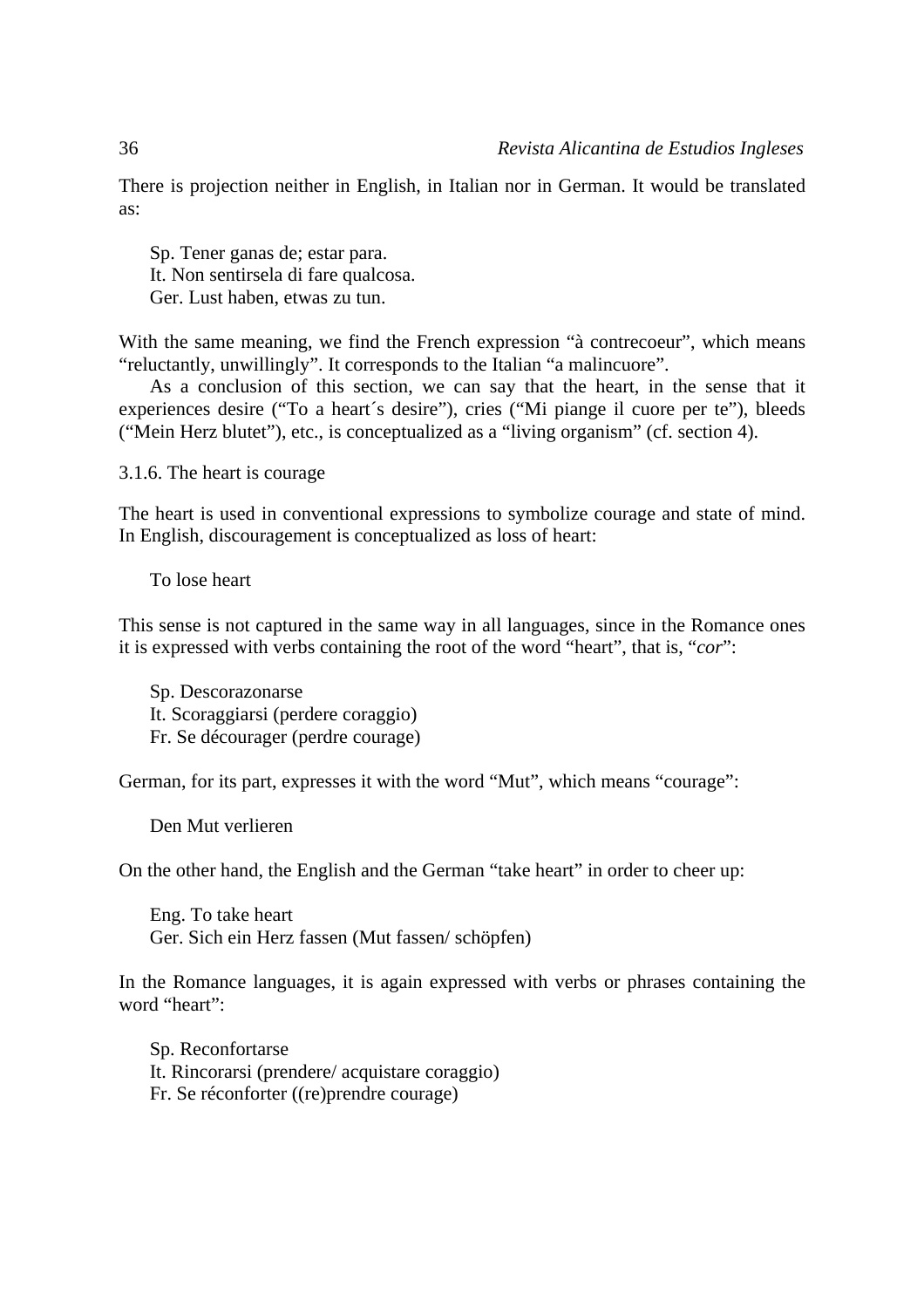We can observe that the Spanish word "coraje", the Italian "coraggio", the French "courage" and the English "courage", derive from the Latin *cor*, which means "heart". The explanation of it comes from Ancient times, especially the Middle Ages, since courage was placed in the heart, symbol of warlike virtue. From this, the meanings of expressions such as the English "to pluck up courage", the Spanish "hacer de tripas corazón"9 , the French "avoir du coeur au ventre" and "donner (mettre, remettre) du coeur au ventre à quelqu´un", can be easily deduced.

The symbolic meaning of the heart as the seat of courage still exists. In Spanish someone with a "small heart" is someone who gets easily frightened. The English expression "Not to have the heart to do something" is another example of it. It is translated in a similar way in Italian "Mi mancò il cuore", and in French "Le coeur m´a manqué".

According to the metaphor "SAD IS DOWN", the lack of spirit is conceptualized as a downwards projection. This metaphor gives sense to expressions such as "Her heart sank". This one is similar to the Spanish "se le cayó el alma a los pies", and the German "Ihr Mut sank", in which we also find a downwards projection. The proverb "Faint heart never won fair lady" can also be explained through the same metaphor.

This lack of spirit conceptualized as a downward movement can even project itself on garments, as in German "Das Herz fiel/ rutschte ihm in die Hosen" or in English "His heart was in his boots". Both garments ("trousers" in German and "boots" in English) are placed in the lower part of the body.

Finally, we have to point out that the heart associated to certain animal represents the presence or lack of courage. Obviously, it is not the same to have "a heart of lion", brave and fierce animal par excellence, than to have a "chicken heart", animal commonly associated to cowardice.

3.2. The heart is a material

3.2.1. Materials

It is a common place in our culture to associate the heart to several materials. For example, related to gold it symbolizes the virtues that can be found inside us, as goodness or kindness, and those virtues are conceptualised are riches. This reification is present in the five languages:

Eng. To have a heart of gold Sp. Tener un corazón de oro It. Avere un cuore d´oro Fr. Avoir un coeur d´or Gr. Ein goldenes Herz haben/ ein Herz aus Gold haben

Negative connotations are, however, more numerous. We find expressions like:

Eng. To have a heart of stone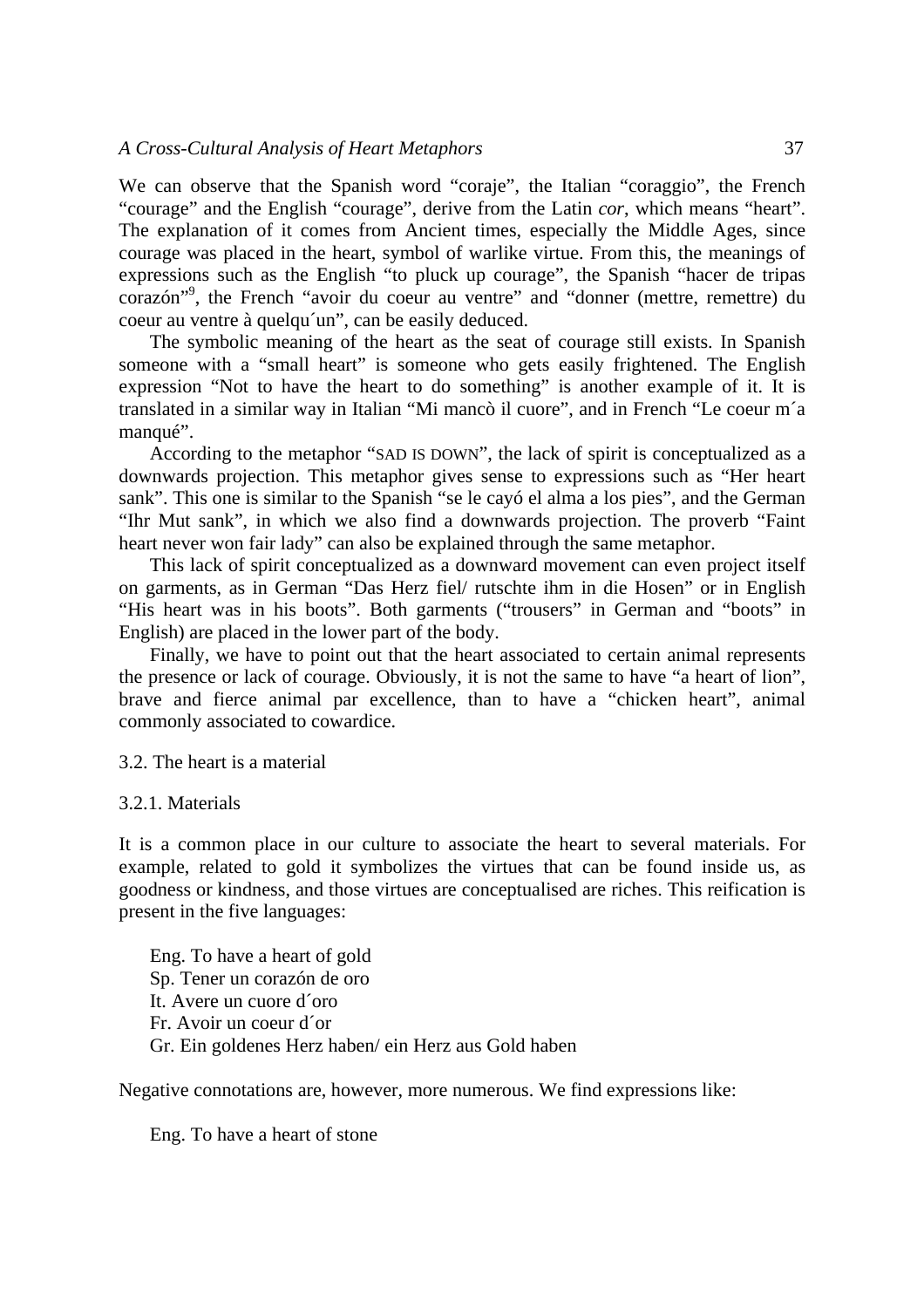Sp. Tener un corazón de piedra It. Avere un cuore di pietra Fr. Avoir un coeur de pietre Gr. Ein Herz aus Stein haben

There is an exact equivalence in the five languages with other materials, such as iron, steel, marble, etc. Metaphorically, we associate those materials to the heart when we refer to negative feelings. Someone who has a heart of stone, iron, steel, marble, etc., refers to someone who is not easily moved and does not harbour feelings of sensitivity, compassion, sympathy or interest for others. The hardness of the material corresponds to the hardness or coldness in attitude, as we can also observe in the following expressions:

Eng. To be hardhearted Sp. Ser duro de corazón It. Essere duro di cuore Gr. Hartherzig sein The French say "avoir un coeur de pierre".

The opposite would be:

Eng. To be soft/ tenderhearted Sp. Ser una persona de buen corazón o de corazón blando It. Essere di buon cuore/ avere il cuore tenero Fr. Avoir du cœur/ bon cœur/ le cœur tendre Gr. Weichherzig sein/ ein weiches Herz haben

Someone who has such a heart possesses qualities like kindness or generosity.

3.2.2. Size

Another basic reification consists of granting the heart a particular size. Ruiz de Mendoza (1999: 19) offers a description of the cognitive model of size, which consists of the following features:

(a) Objects vary in size, ranging from very small dimensions to very big ones.

- (b) A small object seems to be more controllable than a big one.
- (c) A small object seems to be potentially less harmful than a big one.
- (d) A small object seems to be potentially less important than a big one.

According to this author, this cognitive model has an experiential basis which arises from our interaction with big and small objects, and it makes us take different perspectives about them, what can produce diverse generalizations; among them, small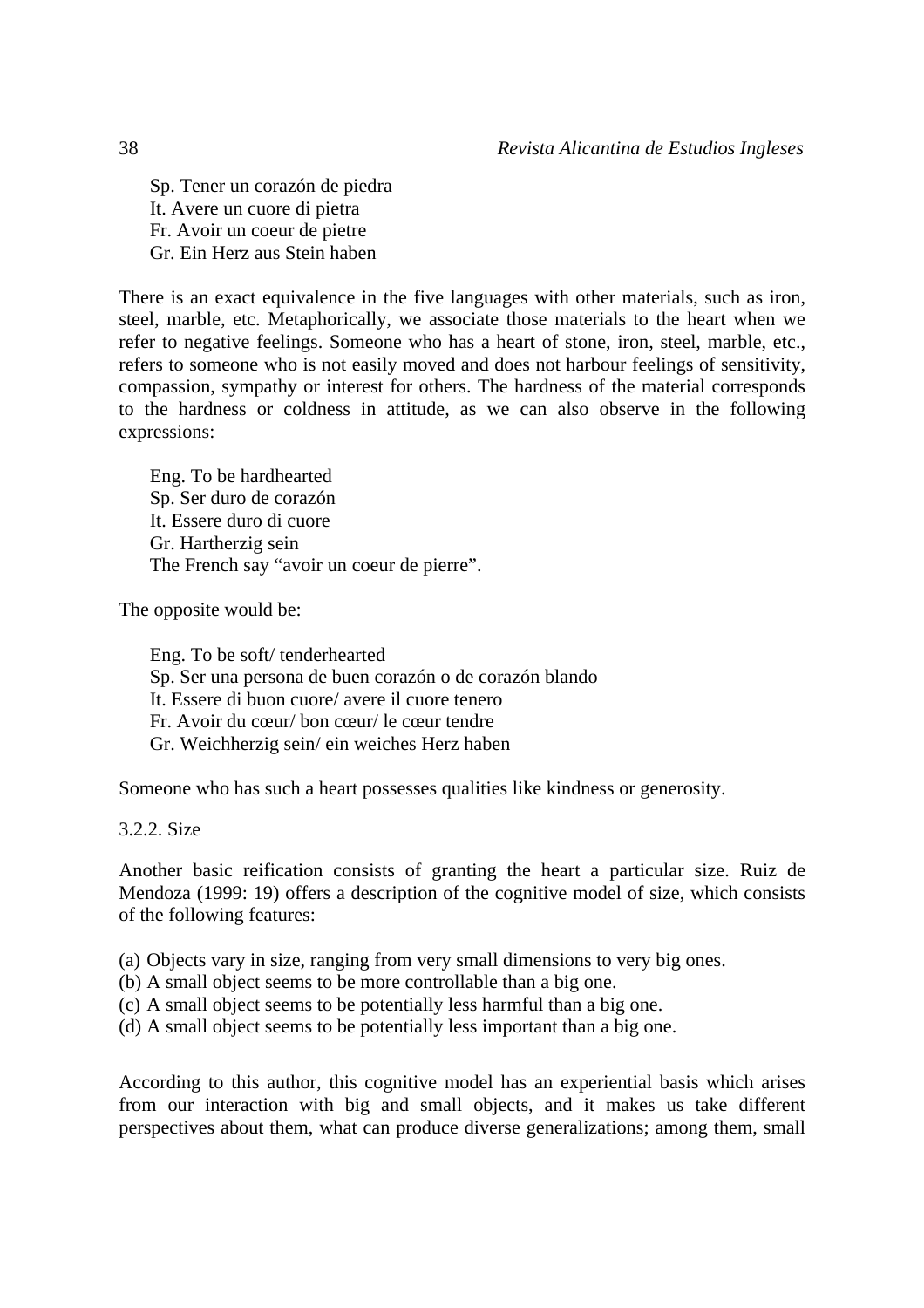### *A Cross-Cultural Analysis of Heart Metaphors* 39

objects are controllable and less important and big ones are less controllable and important.

From this cognitive model it follows that the largeness of the heart has positive connotations, like kindness or generosity, as it is illustrated in the following examples of our corpus:

Eng. To have a big heart Sp. Tener un gran corazón It. Avere un gran cuore/ cuore grande Fr. Avoir un grand coeur Gr. Grossherzig sein/ ein grosses Herz haben

As we see it, this metaphor has an evident metonymic basis. The relevant fact, however, is not that a part (the heart) is used to represent a whole (the person), but the metaphorical conception of choosing a particular feature of the person (kindness, generosity) that is associated with a part of that whole. Related to this, Ibarretxe-Antuñano (1999: 34) talks about the "Property Selection Processes" (PSPs): "i.e. the selection in the target domain of only some of those prototypical properties that characterize the physical source domain".

Later on, she adds (1999: 38):

It is precisely by this selection of properties from the source domain in the target domain that metaphorical mappings are constrained. The properties selected in the target domain must be part of the properties identified in the source domain and no others.

The heart is conceptualized as a container, the larger the size, the more feelings it harbors. In Spanish, we find the hyperbolic expression "No caberle a alguien el corazón en el pecho". Here, however, the heart is the content of the container "chest". That person´s happiness, kindness or generosity is so big that his heart does not find enough place in his chest.

On the other hand, the smallness or absence of heart has negative connotations. The meaning of the following expressions is easily deduced from this:

Eng. He has no heart Sp. No tiene corazón It. Lui non ha cuore Fr. Il n´a pas de coeur Ger. Er hat kein Herz

Related to the cognitive model of size, the heart can even swell in English and Italian. In English, the most frequent is that the heart "swells with pride". In Italian, it can have a positive connotation, as in: "Avevo il cuore gonfio di gioia: My heart was full of joy", or a negative one: "Avevo il cuore gonfio di dolore: My heart was heavy with grief".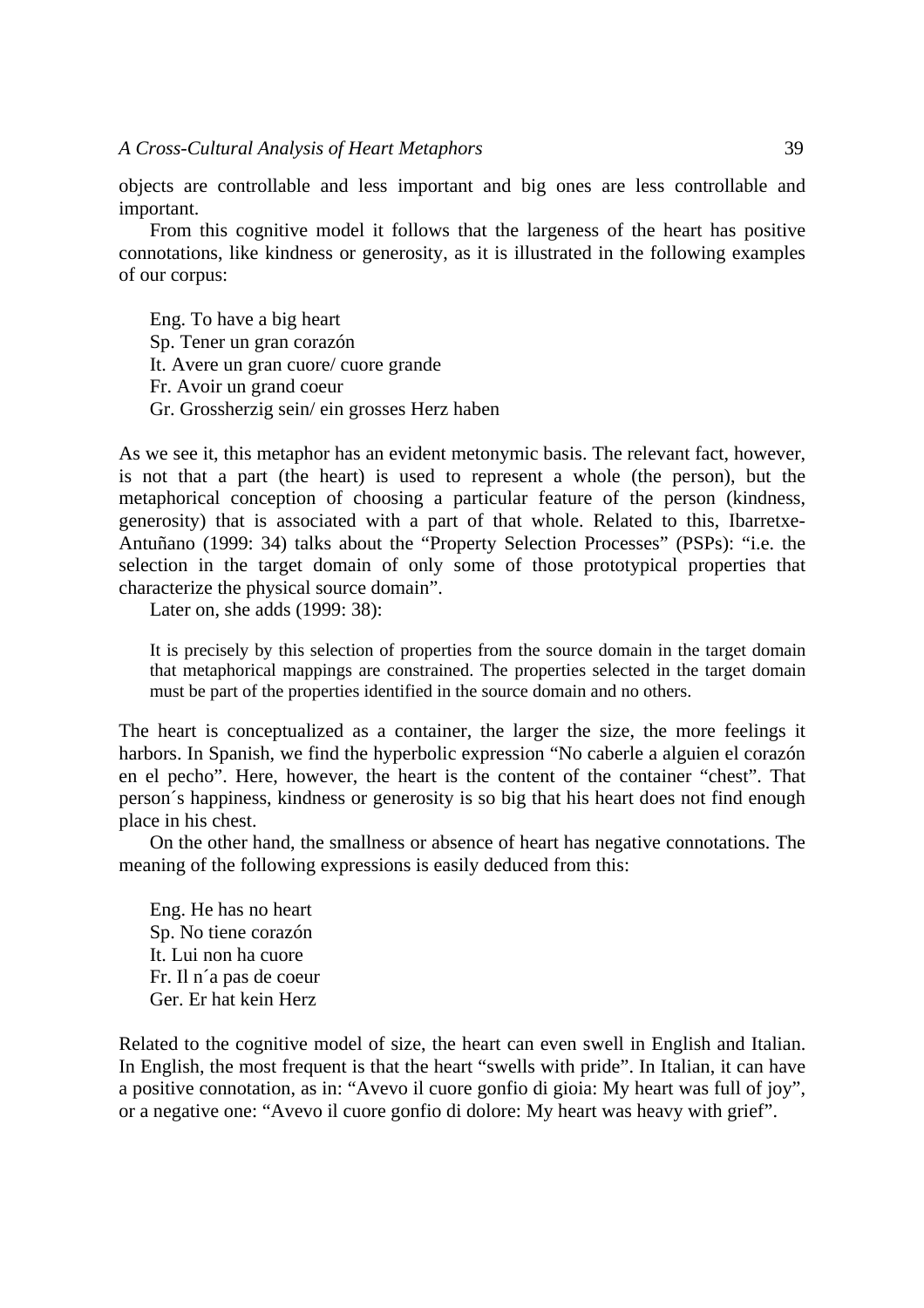On the contrary, the heart can also shrink. In Spanish, it means to experience pity or sympathy: "Se nos encogía el corazón al ver el reportaje sobre las víctimas de la droga". *(Diccionario fraseológico del español moderno* (1996: 63)). It also means "to fear": "Se le encoge a uno el corazón al ver de tan cerca el precipicio". Likewise, the *Grande Dizionario di Spagnolo* (2004: 1447) quotes the expression: "(Sentirsi stringere) il cuore: [someone´s heart shrinks]". In the same way, the Italian noun "stretta", which means "hold, grip", has the figurative meaning of "sorrow, grief", as in the expression "sentì una stretta al cuore: my heart missed/skipped a beat".

The French expression "avoir le coeur serré" which is translated as "with one´s heart in one's throat" is also related to the cognitive model of size. "Serrer" means "to grip, to clasp" (as in "serrer les dents: to clench one´s teeth"). In a figurative sense it means "to oppress, to squeeze", as in "son coeur se serre: [his heart shrinks]".

Therefore, when the heart "expands", it has positive connotations, while when it "shrinks", it has negative ones. Small is conceptualized as negative, while big is conceptualized as positive.

#### 3.2.3. Temperature

Temperature is another factor to take into account, since it has consequences on the figurative uses of the heart. The cold-hot duality has negative and positive connotations respectively, which are motivated by the effect that these sensations have on the body, as can be proved by the following English expressions: "To be warm-hearted"; "Heartwarming" as in "It was heart-warming to see how pleased the child was".

To this respect Deignan (1995: 161) points out: "Whereas heat is usually used to talk about emotions which are strong and often negative, warm is used to describe emotions that are friendly, caring, and positive".

English corresponds to German "warmherzig sein". There is no figurative equivalent in the Romance languages:

Sp. Ser afectuoso, cordial It. Essere affettuoso, cordiale Fr. Être sensible, affecteueux, magnanime

On the other hand, the expressions related to cold have negative connotations, as in:

To have a cold heart/ to be coldhearted $10$ 

Again, the English expression is equivalent to the German "kaltherzig sein". In the other languages it would be translated as:

Sp. Ser frío, insensible It. Essere insensible, indifferente Fr. Être dur, froid, indifférent; Avoir du sang-froid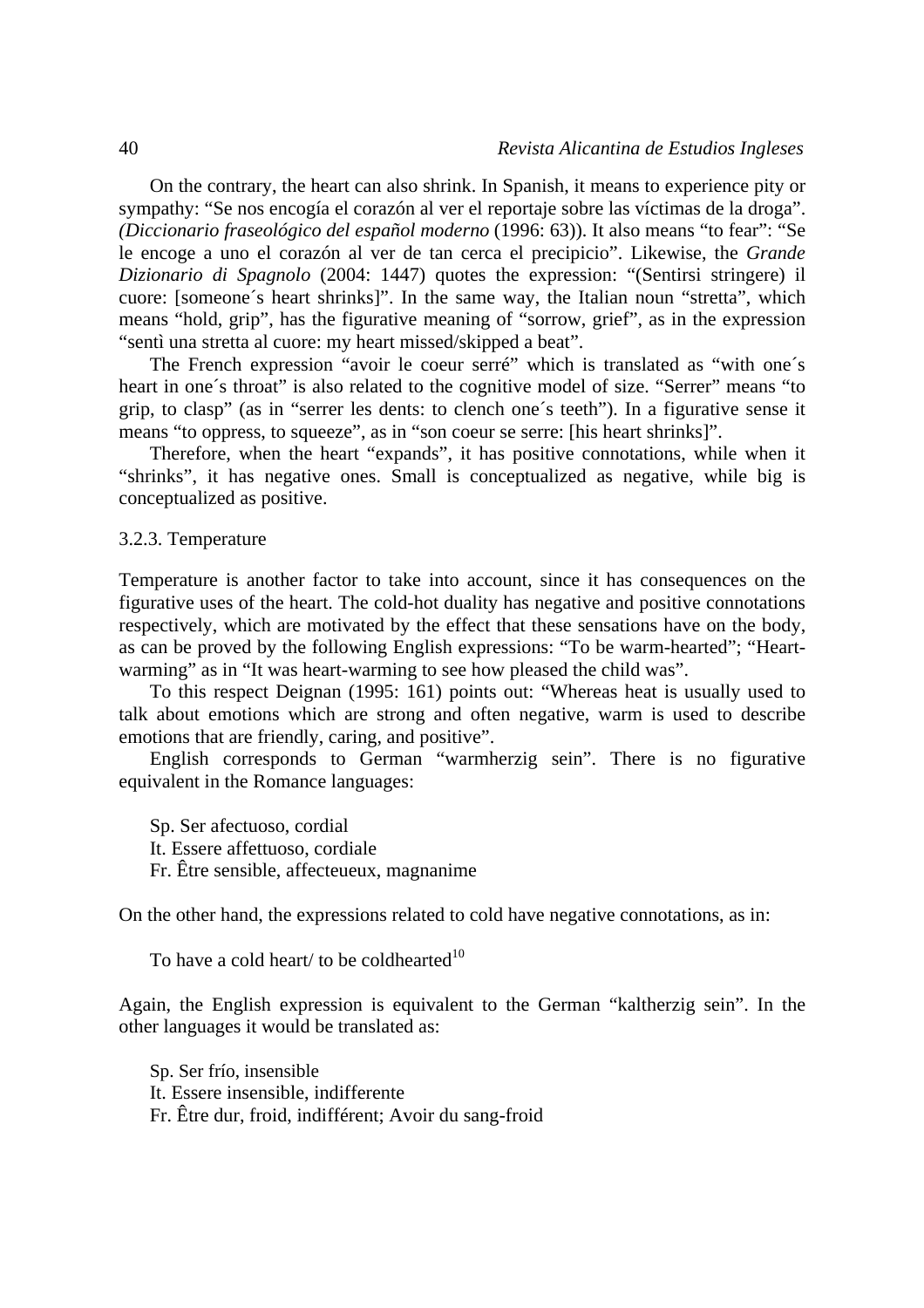These have an easy explanation, since we fight the cold due to the discomfort it causes $^{11}$ .

In the other languages there is not an exact metaphorical projection in the adjectival compound uses, however, we find similar projections in phrases like "tener un corazón de hielo", in Spanish; "avere un coure di ghiaccio", in Italian, and "avoir un coeur de glace", in French; all of them derive from the same conceptualization.

In English, the heat even softens the heart: "It has warmed the cockles of my heart".

As we all know, the heart opposes the head, since the latter is the seat of reason and the former is the seat of emotions. We also find this contrast in relation to temperature. Therefore, it is easy to deduce the meaning of an expression as "to keep one´s head cool".

The use of thermal metaphors to refer to people´s character is, in fact, one of the most widespread (Escandell Vidal, 1993: 228).

If emotions are "hot", and their absence is interpreted as coldness, we could argue in favour of a metonymic basis of the previous metaphors, according to the metonymic principle "THE PHYSIOLOGICAL EFFECTS OF AN EMOTION STAND FOR THAT EMOTION", since bodily temperature rises when we experience emotion.

### **4. The heart is a living organism**

Ungerer and Schmid (1996: 140), basing themselves on Kövecses´ several publications, establish a series of metaphors and metonymies in relation to the category of emotion, which we put forward below:

Metonymy: PHYSICAL AGITATION STANDS FOR THE EMOTION Metaphors: THE EMOTION COMES SUDDENLY FROM THE OUTSIDE: The emotion strikes, casts, hits you. THE EMOTION IS A NATURAL FORCE: It overwhelms you, sweeps over you. THE EMOTION IS A LIVING ORGANISM: It grows, wilts and dies. PRESENCE IS THE EXISTENCE OF EMOTION: The emotion stays, goes away, comes back. EMOTION IS A FLUID IN A CONTAINER; THE BODY/ THE EYES/ THE HEART/ OTHER ORGANS ARE CONTAINERS FOR THE EMOTION: I am full of/ filled with the emotion.

If we analyze them in detail, we can observe that the emotion goes through a series of phases: its arrival, which usually strikes; the effect it causes on the person while the emotion is present; and its disappearance. This finding has encouraged both cognitive psychologists and linguists to develop what has been called emotion scenarios. According to Ungerer and Schmid (1996: 140-142), the principle which governs these scenarios is that the emotion follows a sequence of different phases. These are: the cause of the emotion (stage 1), the emotion itself (stage 2), the (attempt of) control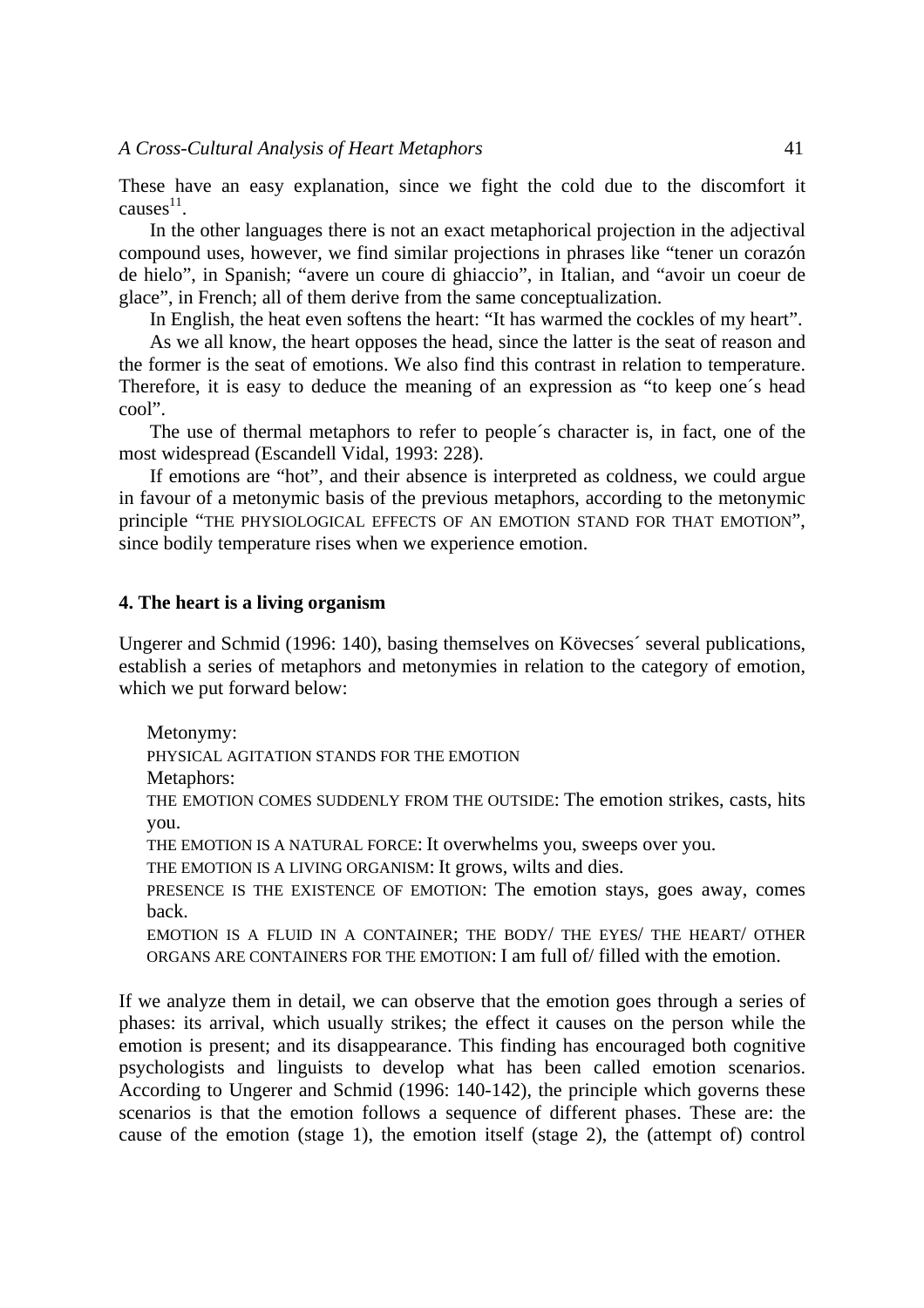(stage 3), the loss of control (stage 4), and its consequences (stage 5). However, the different phases cannot be applied in the same way to the six categories of emotions considered to be basic (sadness, anger, disgust/hate, fear, joy/happiness and desire/love). They argue that they can be perfectly applied to anger and other negative emotions, but not to positive ones, such as happiness or love. We will show which phases can be applied to the category which concerns us.

As we will see through our analysis, the heart, as long as it represents the emotion, is conceptualized as a living organism. Therefore, we can establish the metaphor "THE HEART IS A LIVING ORGANISM". This is a personification, the second type of basic cognitive operation. Concretely, it is an ontological metaphor<sup>12</sup>, since an entity lacking that status, is personified. The clearest example of personification regarding the heart is its ability to talk, as the following expressions show:

Eng. My heart tells me Sp. Me lo dice el corazón It. Me lo dice il cuore Fr. Le coeur me le dit Ger. Mein Herz sagt es mir

The meaning of the Spanish expression "Tener una corazonada" can be deduced from this. It would be translated as follows:

Eng. To have a feeling/ a hunch (colloq)/ a presentiment (frml) It. Avere un presentimento Fr. Avoir un pressentiment Ger. Ein Vorgefühl/ (Vor)ahnung haben

### **5. The heart is the seat of the intellect**

The heart can carry out activities that require a special type of ability or mental capacity. Clear examples of that are the English and French expressions:

Eng. To learn by heart Fr. Apprendre par cœur

The fact that we find common expressions in French and English can be a consequence of the Norman invasion that took place in England in 1066 (Battle of Hastings). The Normans brought many French influences, and French began to mix with Old English, becoming a more modern language. The Scandinavian influences were also important and Latin was still the language of the Church. All this had an effect on the English language and culture.

The previous expressions are translated as "aprender de memoria", in Spanish; "imparare a memoria", in Italian, and "auswendig lernen", in German. Here the head is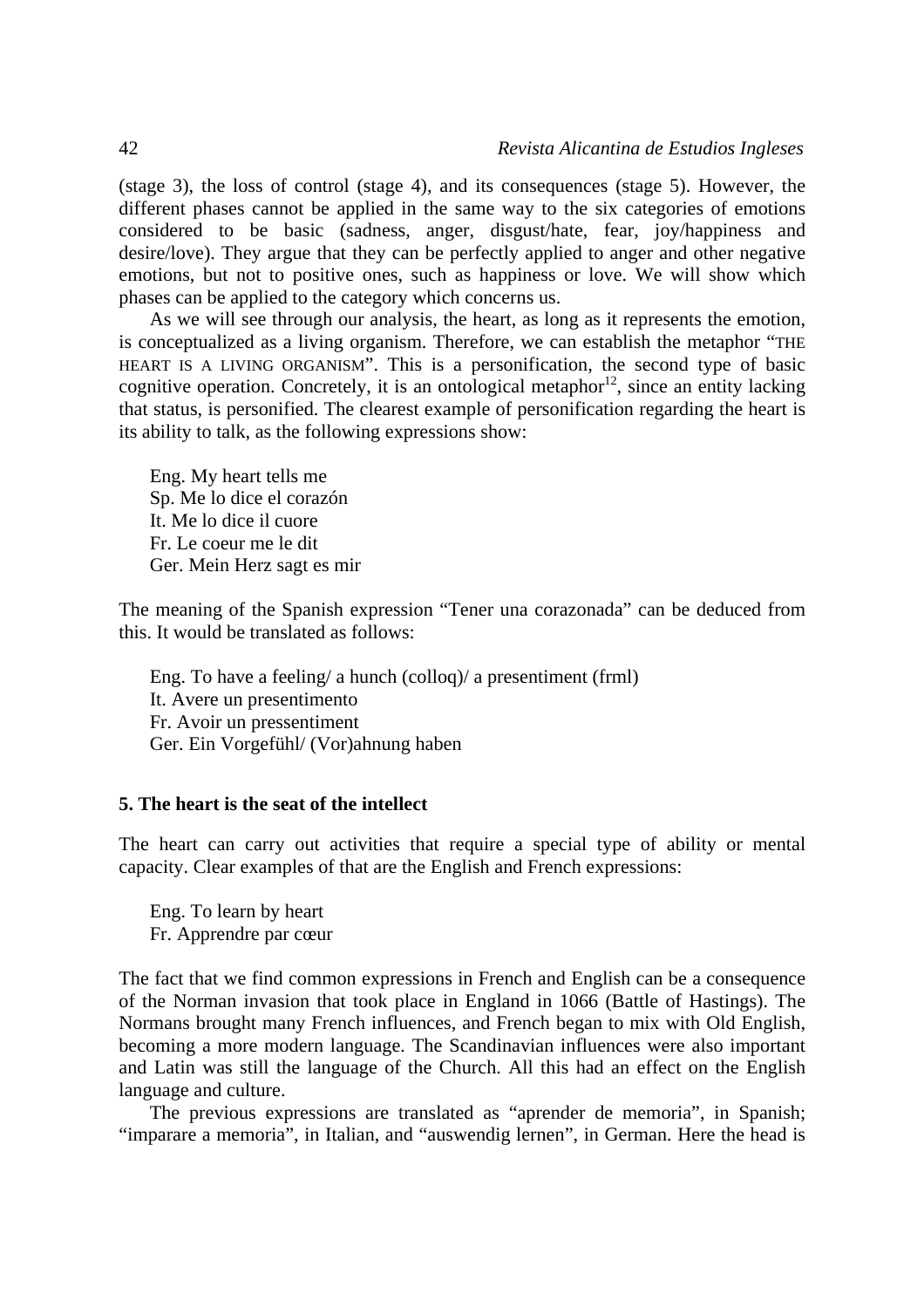conceptualized as the container of memory, where we place information to make use of it when we need it. In other cases, such as the Spanish "recitar, saber, conocer, etc. de memoria", that capacity could be associated to affectivity, in the sense that we remember what we love or care for, what "touches our hearts".

The belief, already present in Ancient times, of the "mental" capacity of the heart, seen in English and French, also finds correspondence in the other languages. In German, we find the expression "Im Herz bewahren" (literally: "to keep something in the heart"), translated as "retain, not forget"; in Italian "ricordare/ricordarsi" means "to have present in the memory or "to call to memory", according to the metaphor "REMEMBERING IS BRINGING TO A PLACE" (cf. Santos & Espinosa, 1996: 168). The Italian verb "accordare", which is translated in English as "to come to an agreement", and its derivatives "accordo: agreement; harmony" also come from the Latin root *cor, cordis*. Italian has an exact equivalence to the Spanish "recordar/se", "acordar/se" and their derivatives. We also find the opposite phenomenon, for instance, in Italian "scordare/ scordarsi" (the prefix s- has a privative meaning) means "forget, not remember"

The fact that the intellect is metonymically represented by the head (the whole for the part) has an evident physiological grounding, since the brain is located in the head, and therefore, it can be seen objectively as the place where abilities such as imagination, perception, creativity, logic, etc. can be found. However, it is not so clear that the heart has been considered the seat of certain intellectual faculties, as we have just seen. The popular psychology has located emotions in this body part (in Western cultures) and in the liver (in others), as a consequence of a social convention.

Nowadays, we know that the modern psychology locates the intellectual and the emotional functions in the brain. Reason and language are located in the left hemisphere, while emotions are placed in the right one and in the amygdala.

### **6. The heart is the center/core of something**

As we know the heart is an organ situated in the chest and almost in the middle of the body. Besides, the function it carries out is vital for the human survival. That is why we refer to a central place as its heart, especially if that place is very important or has a lot of activity.

We find an exact equivalence in the five languages studied regarding that conceptualization of the heart as the center or core of something, for example:

Eng. The heart of the city Sp. El corazón de la ciudad It. Il cuore della città Fr. Le coeur de la ville Ger. Das Herz der Stadt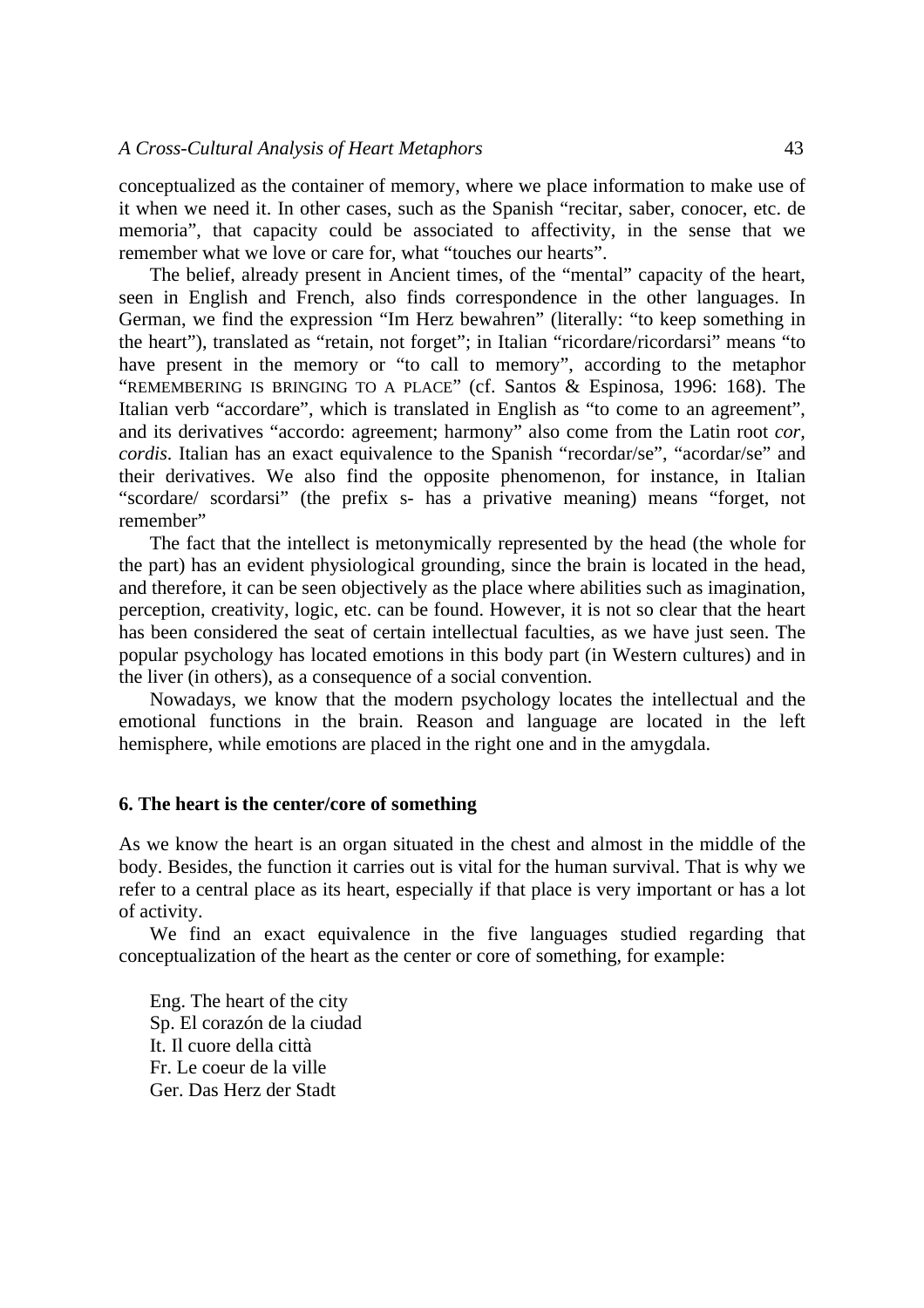Likewise, the middlefinger is called in Spanish "dedo corazón". This learned word (derived from the Latin *cor*) is only found in Spanish. In the other languages there is not metaphorical projection:

It. Dito medio Fr. Doigt du milieu Ger. Mittelfinger

We also name the center or core of certain fruits as their hearts, as the "artichoke" hearts":

Sp. Corazones de alcachofas. It. Cuori di carciofi. Fr. Coeurs d´artichauts. Al. Artischockenherzen.

Curiously, in French there is the expression "avoir un coeur d´artichaut", that means "to be always falling in love":

Sp. Ser un enamoradizo. It. Essere un farfallone/ un corteggiatore instancabile. Ger. Ein Herz für viele haben/ ein weites Herz haben.

The explanation of the French expression derives from the multiple leaves that this vegetable has.

# **7. The heart is the stomach**

So far we have seen that a metaphorical expression, derived from a conceptual metaphor, has the same equivalences in the other languages. Besides, we have highlighted that there are intercultural variations. On the one hand, we have pointed out that it may be the case that the underlying conceptual metaphor is the same, but its realizations in concrete lexical forms are different, i. e. there are different expressions or instantiations. Now, we are interested in showing that, on the other hand, there is also the possibility that the projection only takes place in one language. This is the case of the metaphor "THE HEART IS THE STOMACH", just found in French. It manifests itself mainly in the expression "avoir mal au coeur", which is translated in English as "to feel sick/ nauseous".

Rey and Chantreau (2002: 188) point out that it is possible that the Ancient physiology granted the heart the regulating function in the beginning of the digestion and the presence or absence of nausea. We hold a more precise explanation, since the Greek medicine designated the entry of the stomach *kardia*, term which corresponds in Latin to "*cor*", what would explain such expression in French. The *Diccionario Griego-*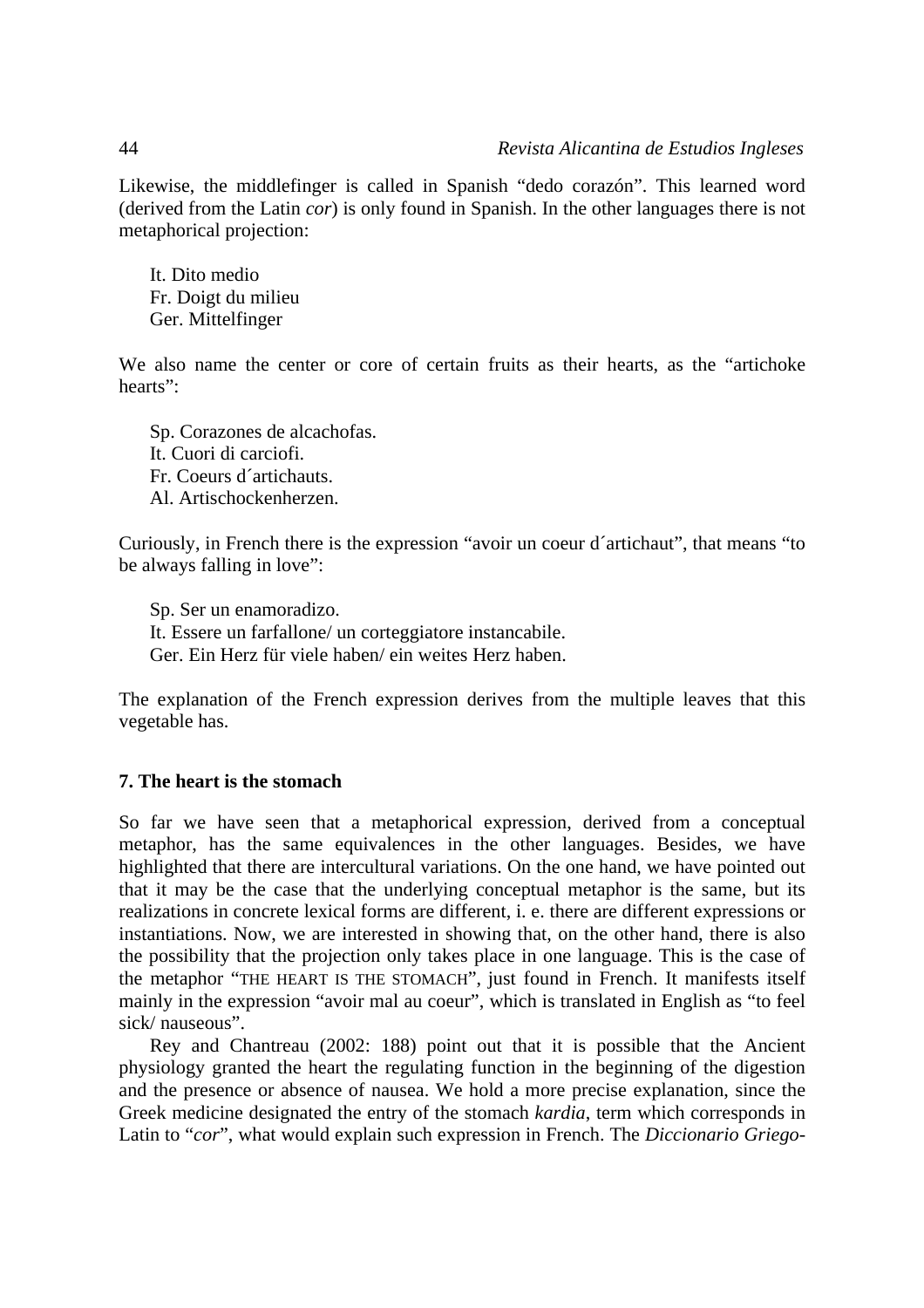#### *A Cross-Cultural Analysis of Heart Metaphors* 45

*Español* by Yarza (1998) cites "κaρδía" with the meanings of 1. Heart; 2. Cardias, upper orifice of the stomach; stomach; 3. Inside part of an object; 4. Marrow of a tree. The *Dictionnaire Grec-Français* by Bailly (1985) includes in its meaning II. 1. orifice supérieur de l´estomac, d´où estomac; 2. intérieur d´une chose (d´une clepsydre). Likewise, it is included in the *Dictionnaire étymologique de la langue grecque* by Chantraine (1999), in which "κaρδía" is the "orifice supérieur de l´estomac, estomac". Finally, the *Oxford Greek-English Lexicon* (1996) includes it in the meaning II: "Cardiac orifice of the stomach". We could argue in favour of a metonymic basis of the expression "avoir mal au coeur", since *kardia* made reference to a part of the stomach and, therefore, there is a relation of "THE PART FOR THE WHOLE".

The term "cardias" also exists in Spanish. The *DRAE* (1984: 411) defines it as "from Greek κaρδía: Orifice which communicates the stomach and the esophagus of terrestrial vertebrates". In the *Diccionario etimológico indoeuropeo de la lengua española* by Roberts (1997), we find the root kerd- (\*krd-), which includes the term cardias in its second meaning as "upper orifice of the stomach, heart-shaped" (here the metaphorical basis is evident), and the derivatives: cardialgia, cardiatelia, cardiectaxia, cardielcosis, cardiocele, cardiograma, cardiorrexia, cardioesclerosis, dexiocardia, endocardio, miocardio, neumatocardia and pericardio. However, in Spanish, it has just been kept as an anatomic term.

The expression we quoted previously, "avoir mal au coeur", is translated in the other languages as follows:

Sp. Tener náuseas It. Avere la nausea Ger. Jemandem ist schlecht/ übel

Other French expressions included in the Larousse Dictionary (1989) referred to this target domain are the following:

"Barbouiller o soulever le coeur: to turn sb´s stomach". "Manger de bon cœur: to eat with a good appetite".

Boch (1990: 104) cites the expression "mettre le coeur à l´envers", which also means "to turn sb´s stomach". Rey and Chantreau (2002: 188) add "tourner sur le coeur", very similar to the previous one, since it means "to make sb´s stomach turn" and "avoir le coeur au bord des lèvres: to feel sick", expression dated from the seventeenth century, unknown nowadays among native speakers. According to these authors, the nauseating dysphoria was interpreted as a rise of the heart towards the mouth, which would also explain the expressions "haut-le-coeur: náusea"<sup>13</sup> and "avoir le coeur bien accroché", which applies to someone who does not get easily upset, tired or discouraged. From this same conception, we find the words "écoeurer" which means "to be sickening" or "to cloy" and, curiously, figuratively it means "to grow weary, to discourage, to dishearten"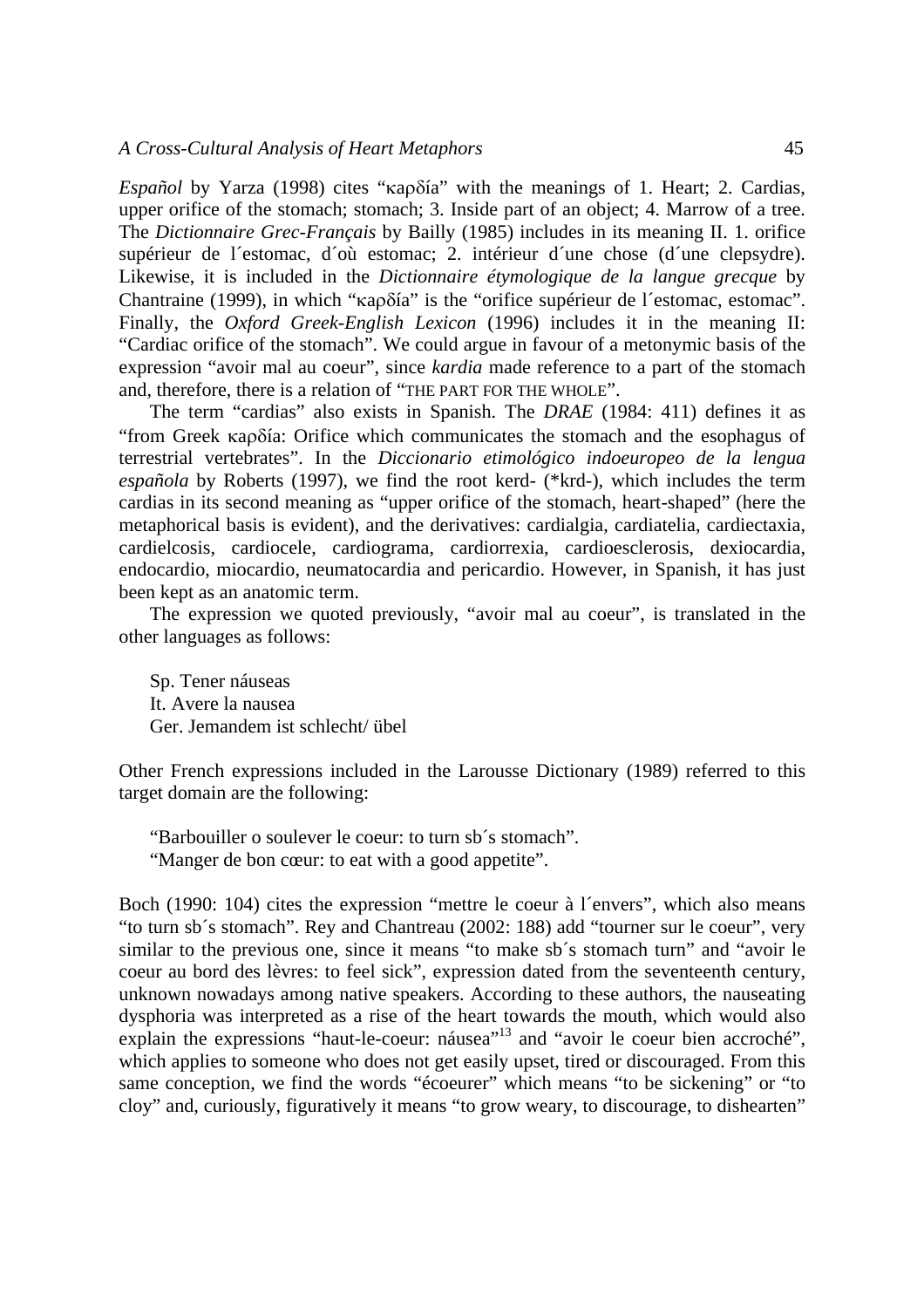and the derivatives "écoeurement: disgust" (also "boredom" in the figurative sense) and "écoeurant: disgusting, repulsive".

These expressions do not have correspondence in the other languages. However, we should point out that if we take a diachronic perspective into account, we can discover that such a conceptualization existed in other languages. For example, if we observe the meaning (4) of the *OED*, we can state that that conceptualization existed indeed, even though it has not survived. Specifically, we find the expression "*next the heart*", which means "on an empty stomach":

4. The stomach. Obs. or dial. Chiefly in phr. next the heart: on an empty stomach.

1542 UDALL *Erasm. Apoph.* (1877) 359 (D.) A newe founde diete, to drink wine in the morning nexte the harte.

1589 COGAN *Haven Health* (1636) 189, I have knowne some maidens to drinke vinegar next their heart to abate their colour.

1647 R. STAPYLTON *Juvenal* vi. 637 (D.) The Romans held it ominous to see a Blackamoore next their hearts in a morning.

1674 R. Godfrey *Inj. Ab. Physic* 116 So much is it the mode still to call the Stomach the Heart, that people frequently say their Hearts were at their Mouths, when on a sudden fright or surprisal their Stomach's have been mov'd.

The last expression, "their Hearts were at their Mouths", is still used. We can explain it thanks to that conceptualization. Therefore, a diachronic perspective is essential to explain the meaning of certain expressions nowadays. As Geeraerts and Grondelaers (1995: 173) point out: "It is necessary to take into account the historical background of our emotion concepts to get a clear picture of the present-day situation".

The last example included in meaning (4) of the *OED* referred to the target domain of the "stomach" is the following:

1825 FORBY *Voc. E. Anglia, Heart*, the stomach. "A pain at the heart" means the stomach-ache.

Therefore, we hold that this conceptualization is not completely "dead", since there are expressions nowadays that can be explained thanks to it. Such is the case of the word "Heartburn", as it is stated in the meaning (2) of the *OED*:

- 1. Burning of heart; fire of passion<sup>14</sup>. *Rare.*
- 2. An uneasy burning sensation in the lower part of the chest, due to putrefactive fermentation of the food in the stomach; cardialgy.
- 3. Rankling jealousy, discontent, or enmity.

In the other languages "heartburn" is translated as:

Sp. ardor/ acidez de estómago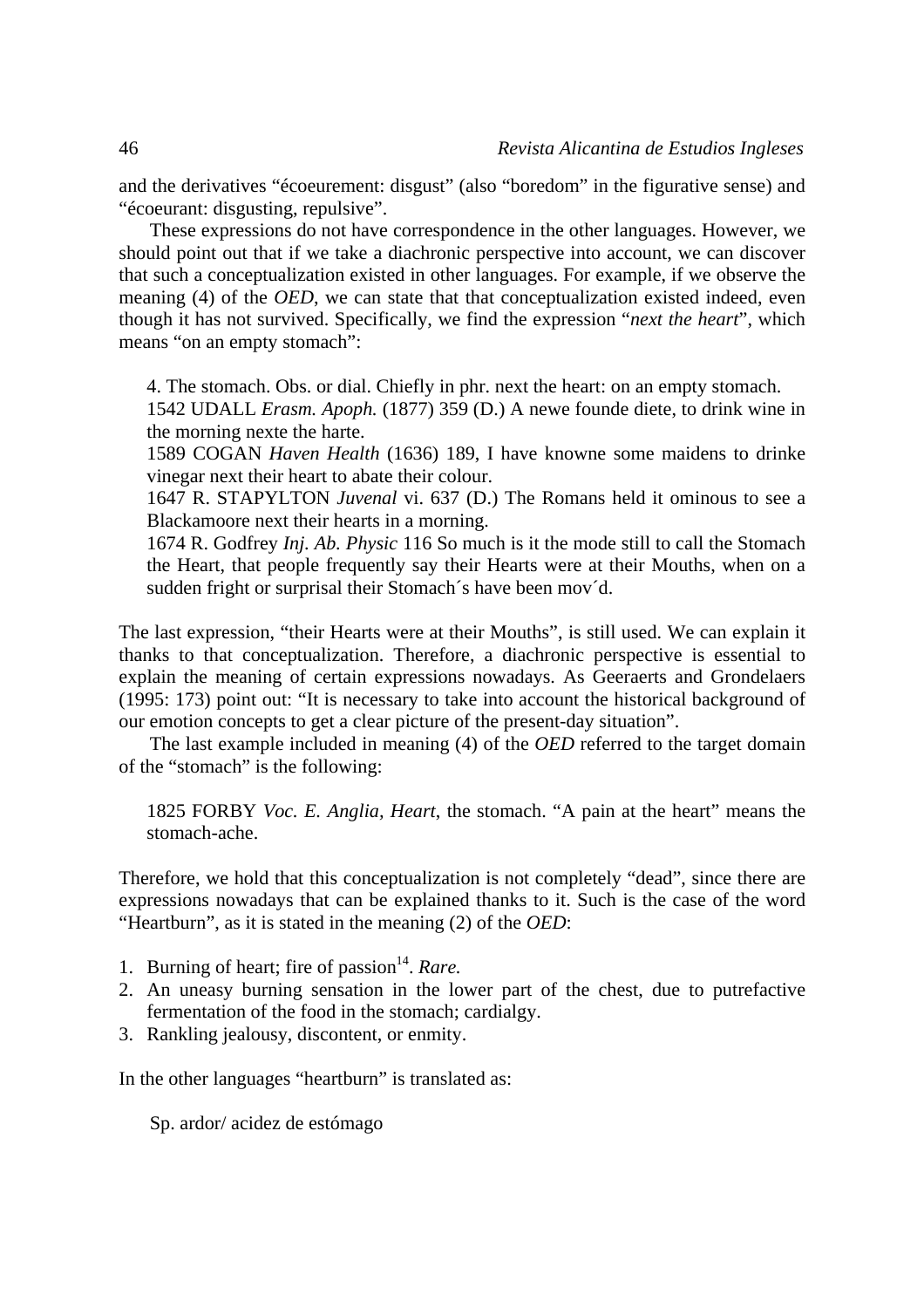It. Pirosi/ bruciore di/ dello stomaco Fr. Avoir des aigreurs/ les brûlures d´estomac Ger. Magensäure

#### **8. Metonymic uses of heart**

The metonymy "THE HEART FOR THE PERSON" belongs to the metonymic model "THE BODY PART FOR THE PERSON". A clear example of it is the English expression "Heart to heart", used to express sincerity, which corresponds to the French "coeur à coeur ". There is no metonymic expression of this type in the other languages. We would translate it as "franco, íntimo o sincero", in Spanish; "franco, sincero", in Italian, and "Ganz ehrlich", in German.

Another clear example is when the heart is used as an affectionate form of address: "¡Corazón mío!", in Spanish; "mein Herz", in German; "mon (petit) coeur", in French; "cuore mio"15, in Italian and "sweetheart" in English, language in which the heart is even conceptualized as something sweet.

In relation to the distinction between metaphor and metonymy, and, above all, regarding the metonymic basis of metaphor, we have to highlight that all body parts cannot be analysed in the same way in this respect. Hilpert (2006), in his article "Keeping an eye on the data: Metonymies and their Patterns", in which he carries out a detailed study of the lexeme *eye* in the British National Corpus, points out that only 2.7% of the examples found, containing the word *eye,* are metaphors; the rest are metonymies. According to him, this is due to the fact that some body parts, such as *eye*, are more liable to be subject of metonymic projections since they are conceptualized as objects. In relation with the study that we are undertaking, we hold that if we take into account the metonymy "THE BODY PART STANDS FOR THE ACTION CARRIED OUT BY IT", we can understand why some body parts, such as hand, head, leg, etc. are more liable to be taken in a metonymic sense, compared to others such as the heart, since this is an internal entity and the instrumental sense we commented on previously is less clearly seen.

In the expressions subject of analysis, we find, on the one hand, the metonymy "THE PART FOR THE WHOLE" of the heart for the person, as we have just seen. Other times it is more difficult to establish a clear demarcation between metaphor and metonymy, as we will see now.

Eng. To win somebody´s heart Sp. Robarle el corazón a alguien It. Conquistare il cuore di qualcuno Fr. Gagner le coeur de quelqu´un Ger. Jemandes Herz gewinnen

We think that these expressions have a metonymic basis, in the sense that the heart stands for the person. It is the "whole" person who is conquered, but the heart is what is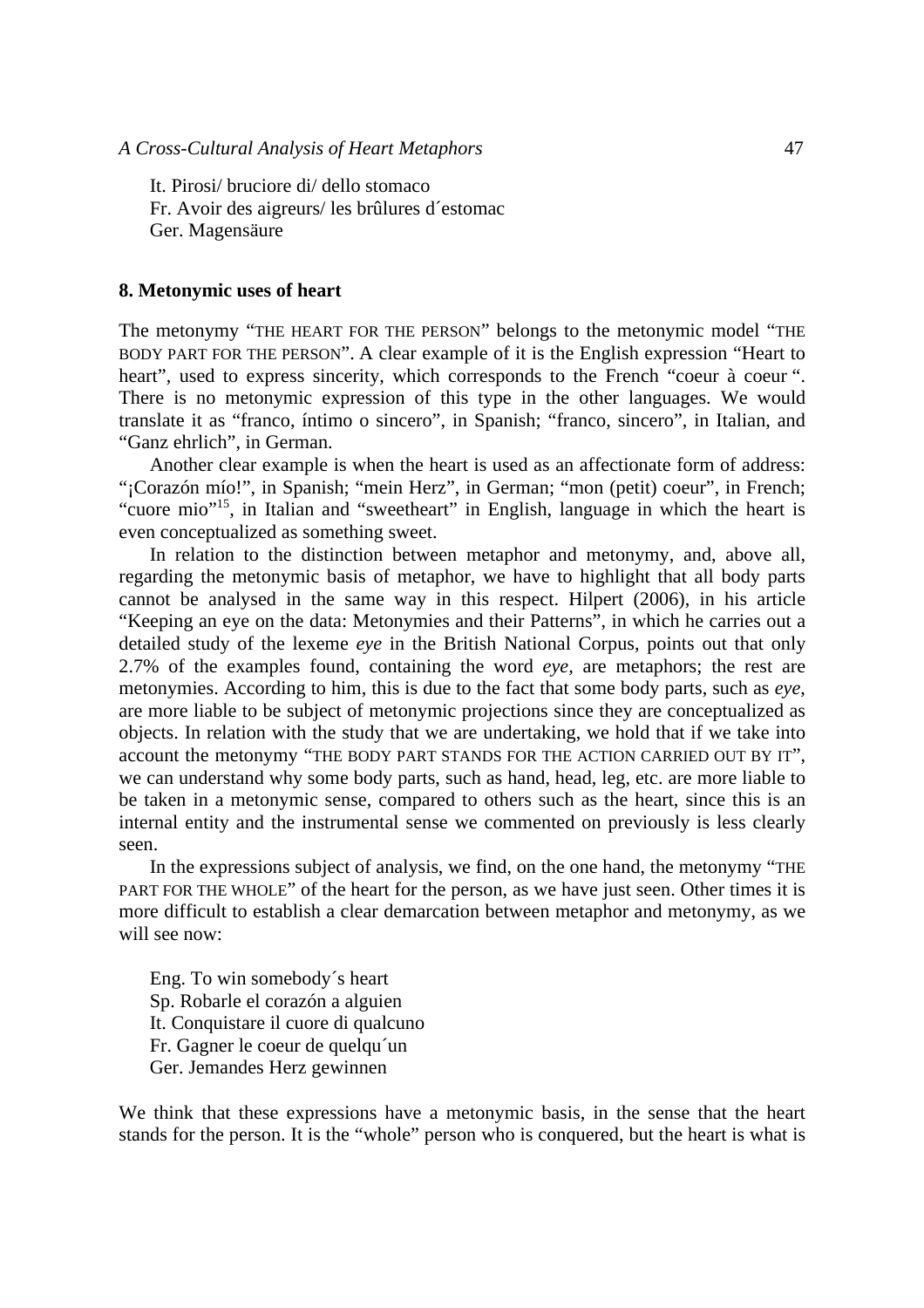given in a love relationship, since this is the place in which love is conventionally located. We could argue that even though the result is a metaphor, if we analyse in detail what has taken to that final conceptualization, we would discover that most of the metaphors have a metonymic basis. (Cf. Barcelona, 2001).

Kövecses (1986, 1988, 1990, 1991), Barcelona (1986, 2000), Lakoff (1987) and other linguists have written about the metonymic motivation of metaphors that express emotions such as anger, love, fear, happiness, pride, sadness etc., on the basis of the physiological reactions that they cause. For instance, a typical reaction is the change in heart rate, which can speed up as a consequence of a strong emotional impact ("His heart sped up when he saw her") or even stop ("My heart stopped when they told me the story"). In the first case, the metaphorical expression is based on the (physiological) metonymy "THE RISE OF HEART RATE IS EQUIVALENT TO THE INTENSITY OF THE EMOTION", so the higher the intensity of the emotion, the higher the heart rate. In the second case, the metonymy could be "A HEART STOP IS EQUIVALENT TO AN EMOTIONAL IMPACT". Unlike the previous example, this second case is just an expression, since, in fact, the physiological reaction in question is not produced.

Kövecses (2005: 42) establishes the metaphor "A PERSON IN AN INTENSE EMOTIONAL STATE IS A PRESSURIZED CONTAINER". The main meaning focus is constituted by the difficulty in controlling a process, which, in turn, derives from the projection "the difficulty in controlling a (emotional) process projects itself in the difficulty in keeping a substance in a pressurized container". The intensity in heart rate can be caused by an unforeseen reaction or by a fright, for example, as it is shown in the following hyperbolic use:

Eng. To have one´s heart in one´s mouth Sp. Tener el corazón en la boca<sup>16</sup> It. Avere il cuore in gola Fr. Avoir le coeur dans la gorge Ger. Das Herz bis zum Hals schlagen

While English and Spanish project the heart in the mouth<sup>17</sup>, the other languages do it in the throat. In Spanish, it is even said "Tener el corazón en un puño" (literally: "to have one´s heart in one´s fist; meaning: "to have one´s heart in one´s throat), although the meaning is somehow different. In this case, a state of anguish, grief or depression is implied.

### **9. Proverbs**

Metaphors constitute the basis of a great number of proverbs. With the heart we find the following:

Eng. Out of sight, out of mind $18$ . Sp. Ojos que no ven, corazón que no siente.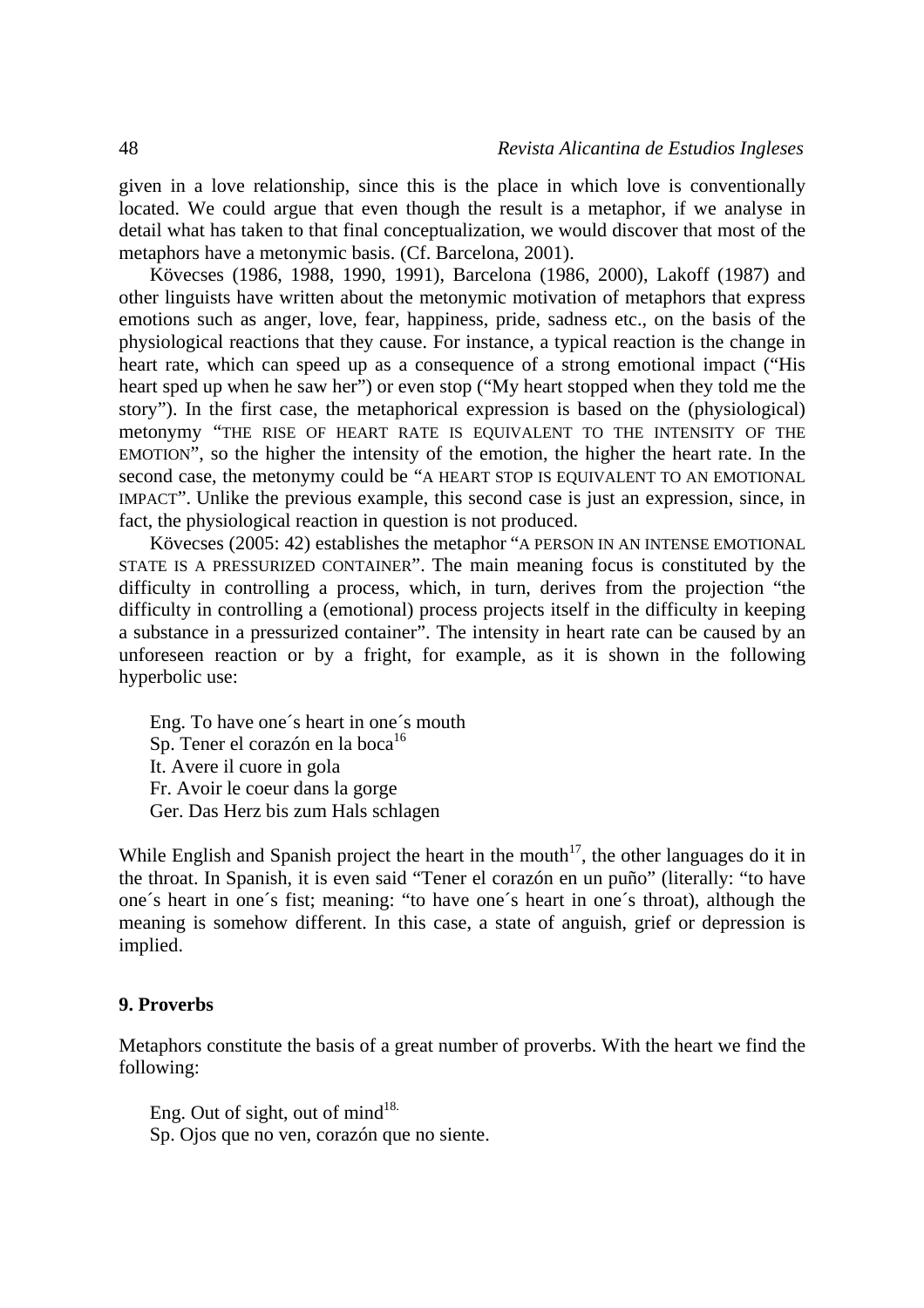### *A Cross-Cultural Analysis of Heart Metaphors* 49

It. Lontano da occhi, lontano dal cuore<sup>19.</sup> Fr. Loin des yeux, loin du cœur. Ger. Aus den Augen, aus dem Sinn.

We can observe that there is equivalence in the Romance languages, which use the heart, whereas the Germanic languages use the intellect.

Other proverbs with a complete equivalence in the five languages are:

Eng. Out of the abundance/ fullness of the heart the mouth speaks. Sp. De la abundancia del corazón habla la boca. It. Per l´abbondanza del cuor la bocca parla. Fr. De l´abondance du coeur la bouche parle. Ger. Wes das Herz voll ist, des flieβt/ geht der Mund über. Eng. Cold hands, warm heart. Sp. Manos frías, corazón caliente. It. Mani fredde, cuore caldo. Fr. Mains froides, coeur chaud. Ger. Kalte Hände, warmes Herz.

We already explained the positive connotations of the adjective "warm" in section 3.2.3. The *Moderne Deutsche Idiomatik* (1996: 194) includes the expression "Der Mensch soll ein warmes Herz und einen kühlen Kopf haben", which is translated as "The man should have a warm heart and a cold head".

### **10. Conclusions**

Our reflections determine the concept of "Idealized Cognitive Model" of the heart as the seat of emotions, mainly. This model is composed of several metaphors (and submetaphors derived from them) and metonymies, which are many times related, and constitute the cognitive folk model of the heart as the seat of emotions.

We have observed that the conceptualizations of the heart are very similar in the languages subject of study. Most of these similarities derive from universal aspects of the human body, what supports the idea of embodiment claimed by the cognitive theory (Lakoff, 1990, 1994). In this sense, we have seen that the heart can be conceptualized in the following ways:

Seat of feelings, especially love.

The heart names other emotions or feelings (apart from love) such as:

- Worry or interest
- Sincerity
- Sadness
- Pity or sympathy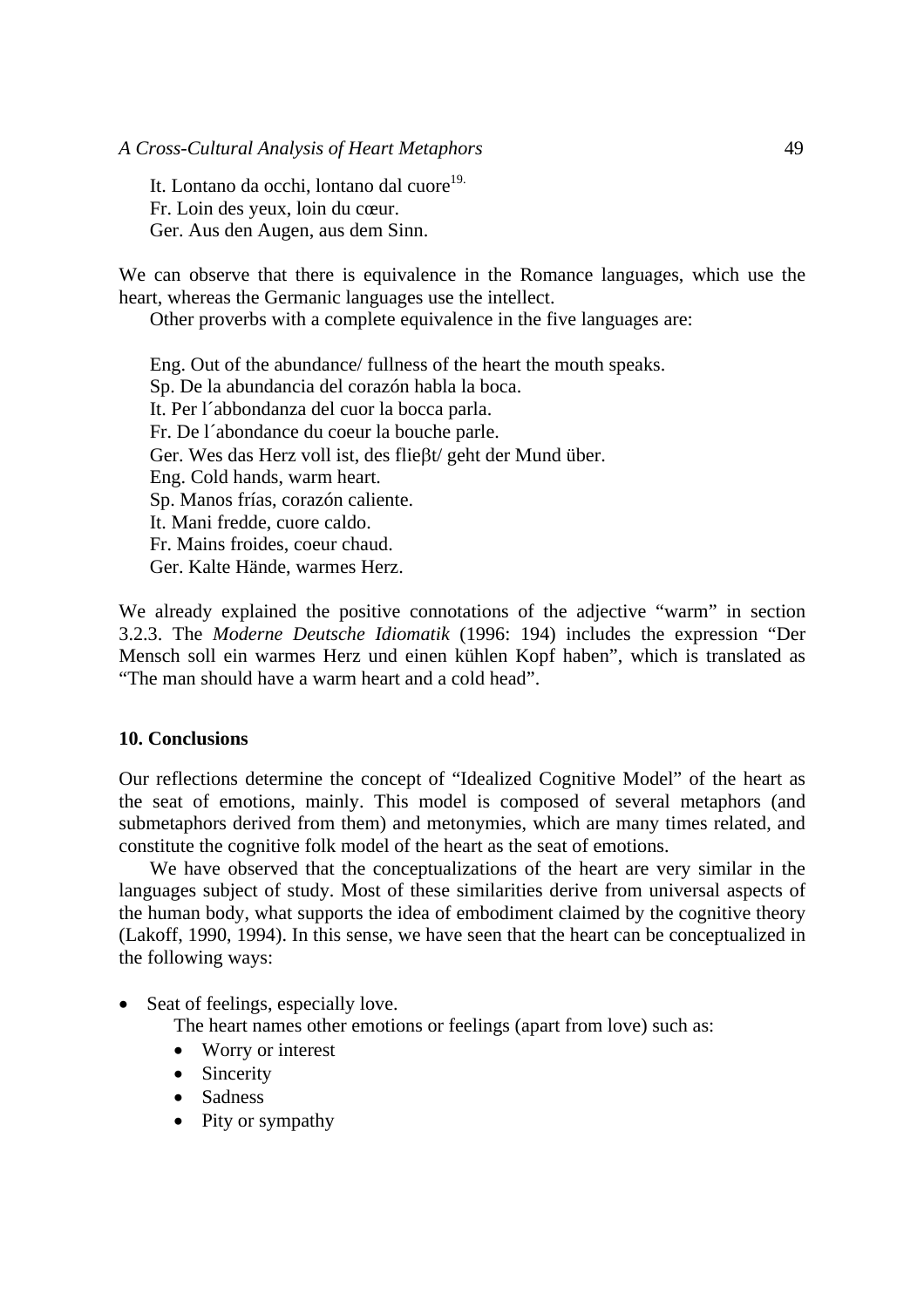- Affection
- Kindness or generosity
- Desire
- Courage
- The heart as an object of value
- The heart as the seat of intelligence
- The heart as core or central part
- The heart as a metonymy for the person

Therefore, in relation to the different target domains to which the source domain of the heart can be applied, we can establish the following metaphors and metonymies in our *corpus*:

# METAPHORS:

THE HEART IS A CONTAINER FOR THE EMOTIONS

This metaphor is divided in the following submetaphors:

- o THE HEART IS LOVE
- o THE HEART IS KINDNESS OR GENEROSITY
- o THE HEART IS SINCERITY
- o THE HEART IS AFFECTION
- o THE HEART IS WORRY OR INTEREST
- o THE HEART IS SADNESS
- o THE HEART IS PITY OR SYMPATHY
- o THE HEART IS DESIRE
- o THE HEART IS COURAGE
- THE HEART IS A MATERIAL
- THE HEART IS A LIVING ORGANISM
- THE HEART IS A CONTAINER FOR INTELLIGENCE
- THE HEART IS THE CORE OR CENTRAL PART OF SOMETHING

# METONYMY:

• THE HEART FOR THE PERSON

The differences can be established, on the one hand, on the basis of the different target domains to which the source domain "heart" can be applied. In this sense, we have seen that there is no equivalence of the metaphor "THE HEART IS THE STOMACH", in which the target domain "stomach" is only present in French, nowadays.

On the other hand, differences can also be established taking into account the different linguistic elaborations, i.e. there is the possibility that the conceptual metaphor is the same, but it is elaborated in a different way in the codes studied. There can be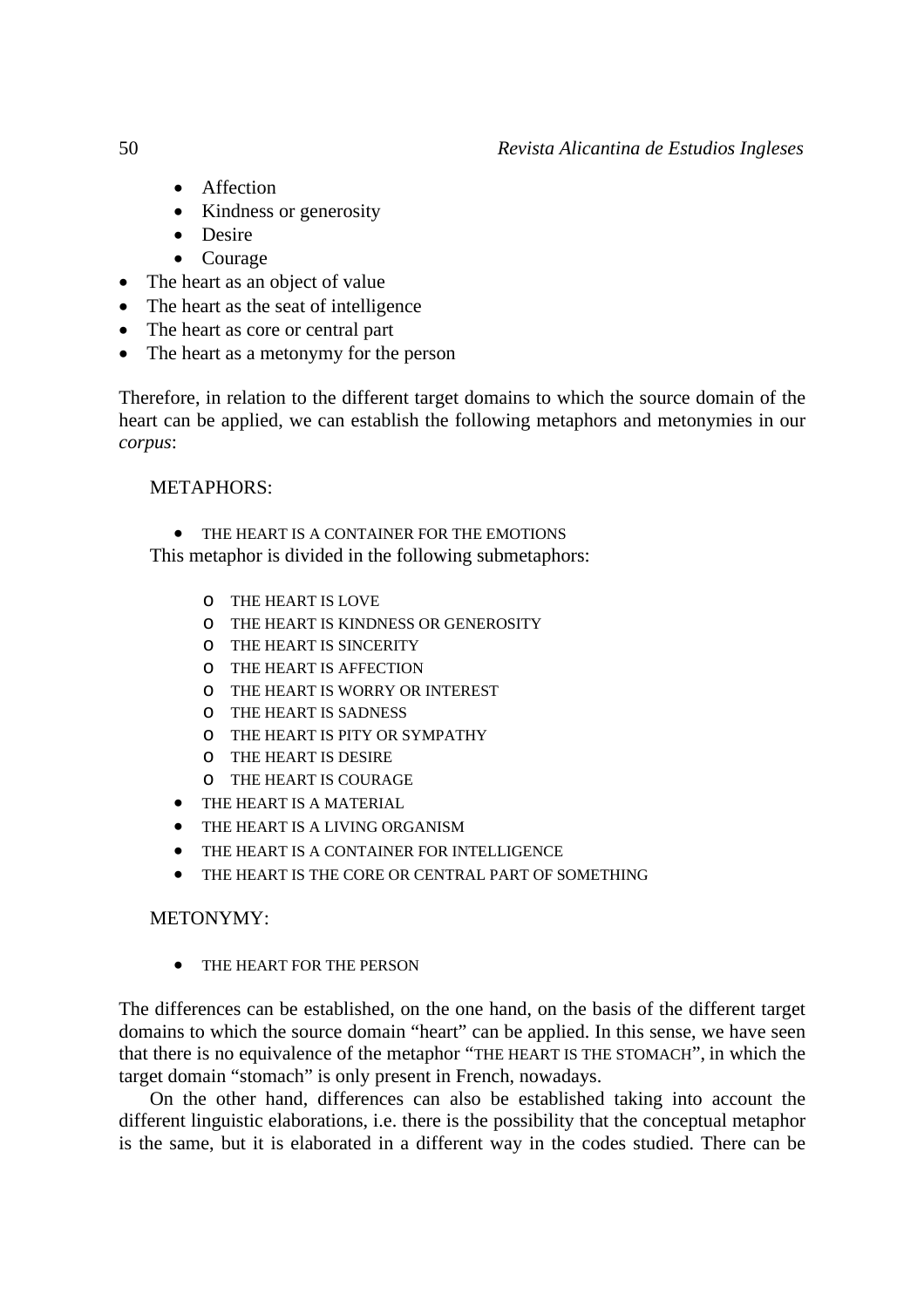coincidence in some languages, but not in all of them, either because there is no metaphorical projection, as in Spanish "aprender de memoria", in Italian "imparare a memoria", and in German "auswendig lernen", compared to English "learn by heart", and French "apprendre par cœur", languages in which there is metaphorical projection; or the Spanish metaphorical expression "dedo corazón" compared to English "Middlefinger", Italian "Dito medio", French "Doigt du milieu", and German "Mittelfinger", in which there is no metaphorical projection; either because the projection is given with a different body part: "tener el corazón en la boca", as in English "To have one´s heart in one´s mouth", opposed to Italian "Avere il cuore in gola", French "Avoir le coeur dans la gorge", and German "Das Herz bis zum Hals hinaufschlagen", which project it in the "neck"; or either because the expression is unique in a particular language. Concerning this last case, during our thorough analysis of the lexicographical works consulted (cf. Bibliographical references), we have found a series of idiosyncratic expressions of each language subject of study that we show next:

Idiosyncratic English expressions:

- − Change of heart.
- − Cross my heart.
- − In my heart of hearts.
- − I couldn´t find it in my heart (to forgive him, for instance).
- − To wear one´s heart on one´s sleeve.
- − His heart was in his boots.
- − To cry one´s heart out.
- − To pour one´s heart out.
- − At heart´s ease.

Idiosyncratic German expressions:

- − Seinen Herzen Luft machen.
- − Ein Herz und eine Seele sein.
- − Seinen Herzen einen Stoβ geben.
- − Dem Zuge seines Herzens folgen.
- − Sein Herz in die Hand/ in beide Hände nehmen.
- − jemandem ans Herz gewachsen sein.
- − Kind unter dem Herzen tragen.
- − Das Herz auf der Zunge tragen.
- − Das Herz fiel/ rutschte ihm in die Hosen.

Idiosyncratic French expressions:

- − Avoir mal au coeur.
- − Barbouiller o soulever le coeur.
- − Manger de bon cœur.
- − Faire le joli cœur.
- − Faire la bouche en cœur.
- − S´en donner à coeur joie.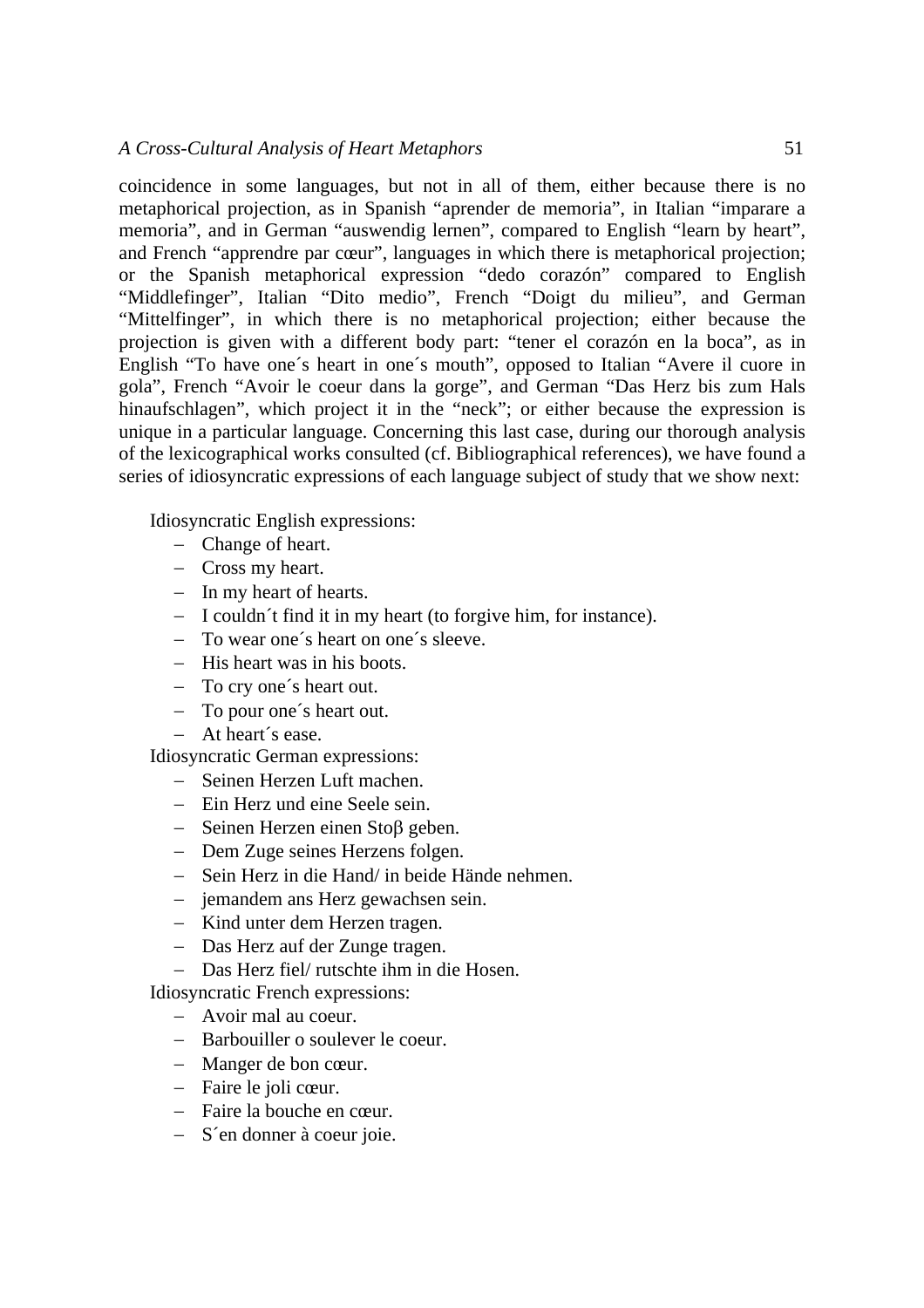- − Avoir le coeur à l´ouvrage.
- − Cache-coeur.

Idiosyncratic Italian expressions:

- − Del cuore: favourite. For example: Squadra/ amico/ donna del cuore.
- − (Fare qualcosa) a cuor leggero (leggermente senza riflettere, senza ben valutare i rischi (di un´impresa): without reflecting; without considering the risks of an enterprise).
- − It also has the connotation of "happy", as in English "lighthearted".
- − Avere in cuore (avere in animo, avere l´intenzione). For example: "Avere in cuore di chiedere perdono".

Idiosyncratic Spanish expressions:

- − Tener el corazón en un puño.
- − Encogérsele a alguien el corazón.
- − No caberle a alguien el corazón en el pecho.
- − Hacer de tripas corazón.
- − Dedo corazón.
- $-$  Del corazón (applied to the press)<sup>20</sup>.
- − Tener una corazonada.
- − Tener uno su corazoncito.

Our study shows that, in most of the cases, there are parallelisms in the languages studied. The idiomatic expressions reflect a particular way of thinking, behaving and conceptualizing reality and experience. We have pointed out that there are curious coincidences in the figurative uses of these languages. Therefore, we should ask ourselves why this phenomenon takes place and why we find the same metaphors in different languages and cultures. We have noticed that there is a universal motivation for their origin which can be attributed to a series of universals related to the human body. The differences depend on the idiosyncrasy of each country and its language, what constitutes the basis of a particular idiomaticity.

If metaphor is grounded in the way our body and mind work, and we, as human beings, are all the same in this respect, therefore, most of the metaphors that we use should be very similar, and consequently universal, at least at the conceptual level. However, we have seen that this figure also reflects idiosyncratic cultural aspects, what makes us study it taking into account not only the cognitive aspect, but also the cultural one.

We hold that the mind, the body and the language, on the one hand (since they constitute the human being), and culture, on the other hand (since it determines him externally) constitute an indissoluble whole which must be taken into account once we study the phenomenon of metaphor.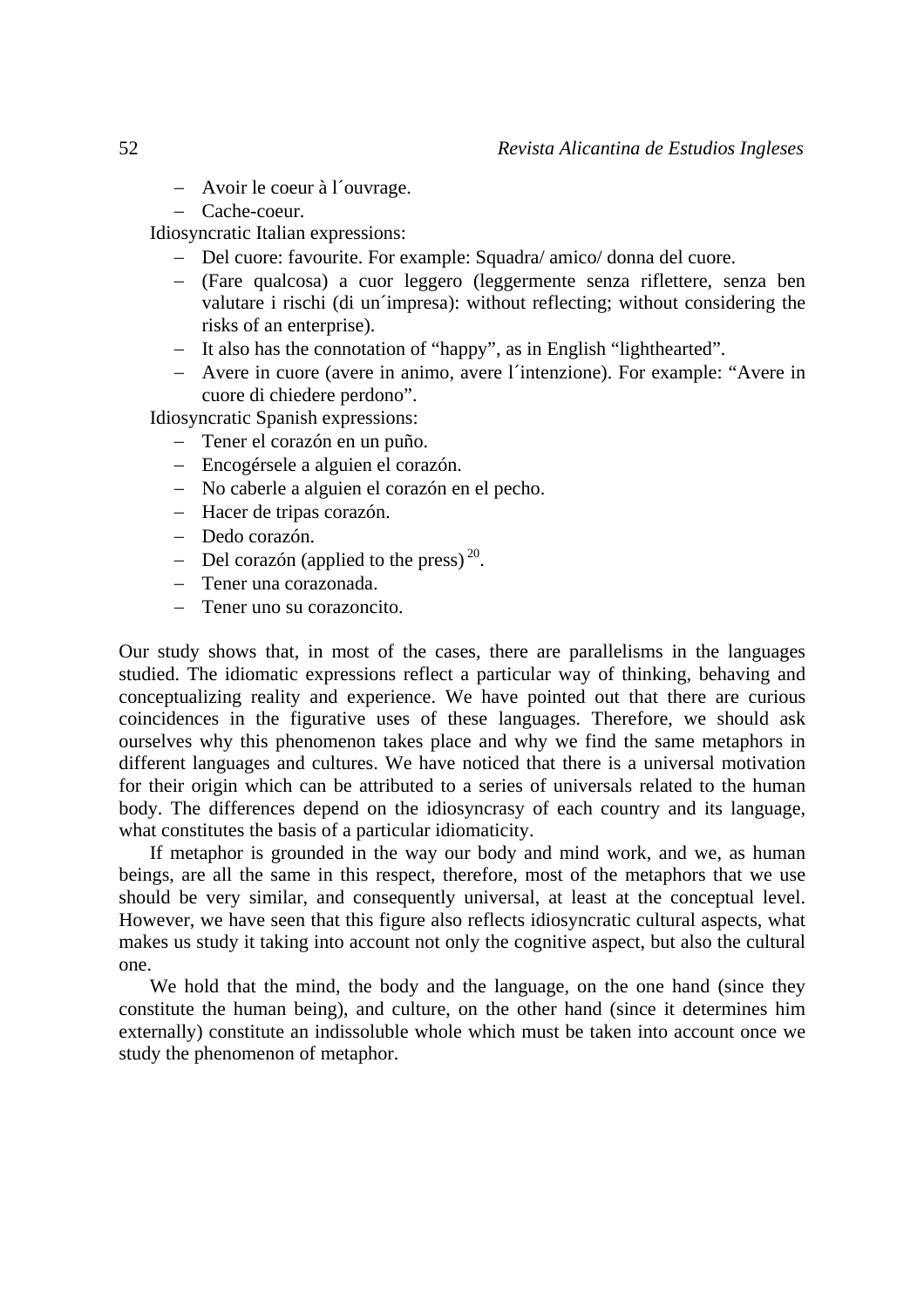**Notes** 

1. Obviously we are referring to the graphic representation with which it is traditionally associated.

2. Robin Turner, personal communication, 16 February, 2003.

3. Goddard (1996: 149ff) has made similar observations about the aboriginal language Yankunytjatjara.

4. The number of conceptual metaphors used for "HAPPINESS" is also very wide. In others like "ANGER", there seems to be a balance between the number of metaphors and metonyms employed. In contrast, in the category "FEAR" metonyms predominate.

5. Niemeier (1997: 93) points out that the German expression is conceptualized in a different way, as it does not exclusively refer to positive emotions.

6. The Spanish expression "me sangra el corazón", the Italian "mi sanguina il cuore" and the French "le coeur me saigne" are considered to be very literary, that is the reason why we have not included them here.

7. Even "At heart´s ease".

8. The expression "avoir le coeur à l´ouvrage: to have one´s heart in one´s work" derives from this one.

9. It corresponds to the French expression "Faire contre mauvaise fortune bon coeur". The German translate it as "den Kopf oben halten" ("to keep one´s head up"). Covarrubias (1993[1611]) points out that "hacer de tripas corazón" means "to show a lot of courage, while being a coward inside". Buitrago (1997: 197) maintains that when the heart is broken and is not capable of overcoming a difficult situation, the guts, i. e., other entrails have to take its place and do its function. According to this author, the expression means to make an effort to conceal fear, tiredness or the feeling of sadness to continue acting normal. In a similar way, Candón and Bonnet (2000: 177) maintain that this expression means to hide fear, shyness or feeling; to pretend to be in good spirits, even though, we can be scared to death deep inside.

10. We also find the same negative connotations associated to cold with other body parts, as in English "To give someone the cold shoulder (treat someone with contempt or neglect)".

11. Cf. Searle (1995: 324) about the emotional metaphorization as heat, and not emotional as cold, where he shows the cultural origin of these metaphors.

12. Lakoff and Johnson (1980: 25) refer to ontological metaphors as follows: "... our experience with physical objects (especially our own bodies) provide the basis for an extraordinary wide variety of ontological metaphors, that is, ways of viewing events, activities, emotions, ideas, etc., as entities and substances".

13. This expression should not be mistaken for "Haut le coeurs!". In this one "coeur" would not make reference to the heart, but to spirit, courage (cf. section 3.1.6). It is a metonymy which we would translate as "up the hearts!. The plural of "heart" refers to people.

14. This meaning relates to the metaphor "LOVE IS FIRE". Connected to this, we find the expression "to set all hearts on fire", which refers to someone who inspires love in many people.

15. In Italian, nevertheless, expressions such as "caro mio" or "tesoro mio" are more common.

16. Or another like "darle a uno un vuelco el corazón: someone´s heart misses a beat".

17. The Spanish expression "Parecía que se me iba a salir el corazón por la boca" constitutes another example of that.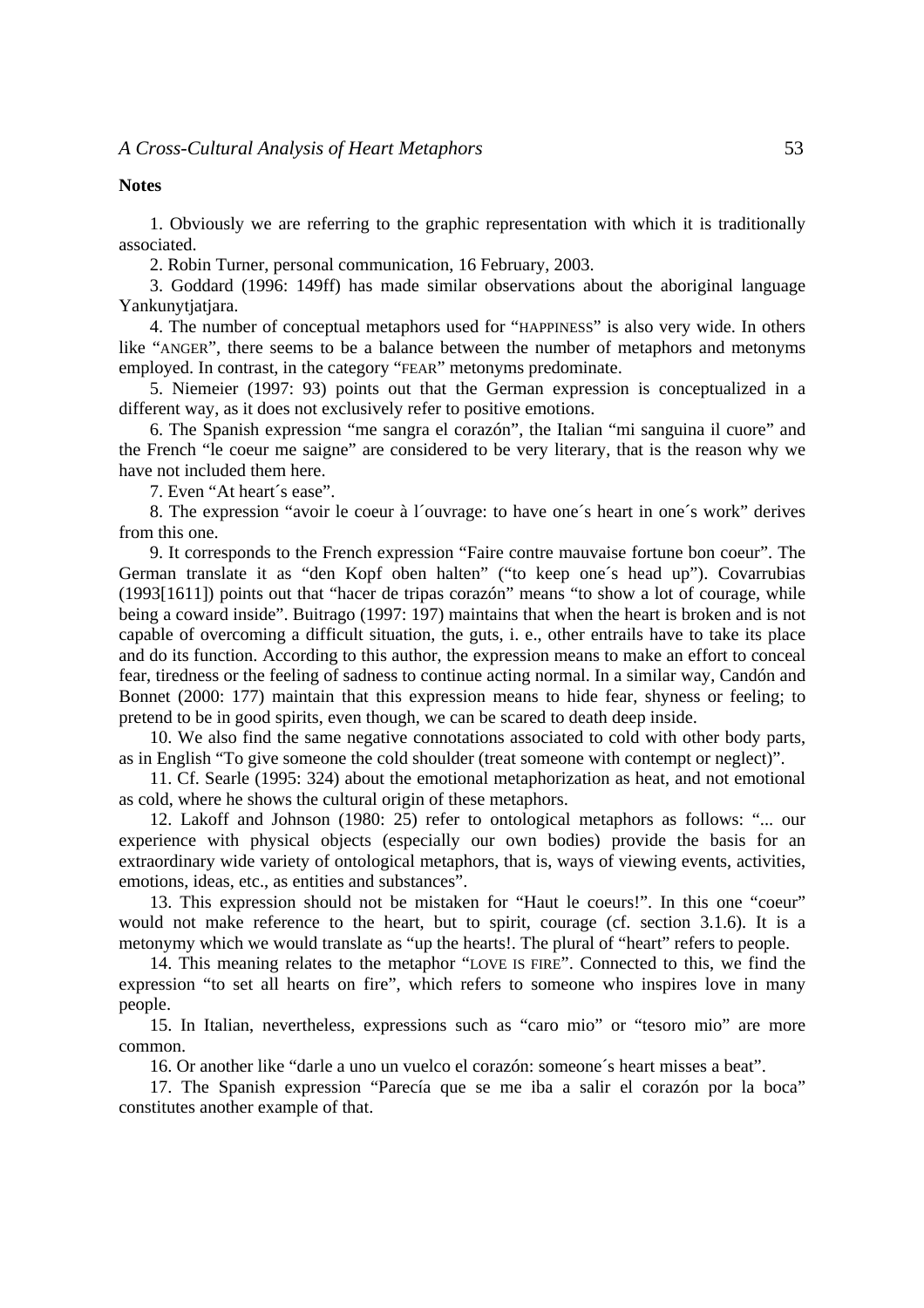18. Variants: "What the eye doesn´t see, the heart doesn´t grieve over", "Wise men have their mouth in their heart, fools their heart in their mouth". The last one corresponds to the French "Les sages ont la bouche dans le coeur et les fous le coeur dans la bouche" and the Italian "I saggi hanno la bocca nel cuore, e i matti il cuore in bocca".

Cf. Lat. *Ex abundantia cordis*.

19. Variant: "Occhio non vede, cuore non duole".

20. The press which gathers pieces of news related to celebrities, especially concerning their private life: "Revista del corazón". We should not mistake this expression for the Italian "del cuore", as in "Squadra/ amico del cuore" which is translated as "favorite team/friend".

### **References**

Bailly, Anatole (1985): *Dictionnaire Grec-Français*. Paris: Hachette, D. L.

Baldauf, Christa J. (1996): "Konzept und Metapher- Präzisierung einer vagen Beziehung". *Linguistische Berichte*. 166: 461-482.

\_\_\_\_\_\_\_. (1997): *Metapher und Kognition. Grundlagen einer neuen Theorie der Alltagsmetapher*. Fráncfort del Meno: Peter Lang.

- Bauer, Anton (1973): *Das melanesische und chinesische Pidginenglish*. Regensburg: Carl.
- Barcelona, Antonio (1986): "On the concept of depression in American English: A cognitive approach". *Revista Canaria de Estudios Ingleses* 12: 7-33.

\_\_\_\_\_\_\_. (2000): "On the plausibility of claiming a metonymic motivation for conceptual metaphor". In A. Barcelona, ed., *Metaphor and Metonymy at the Crossroads. A Cognitive Perspective.* Berlin/ New York: Mouton de Gruyter, 31-58.

\_\_\_\_\_\_\_. (2001): "On the systematic contrastive analysis of conceptual metaphors: case studies and proposed methodology". In M. Pütz, S. Niemeier and R. Dirven, eds., *Applied Cognitive Linguistics II: Language Pedagogy*. Berlin: Mouton de Gruyter, 117-146.

- Boch, Raoul (1990): *La boîte à images. Dizionario fraseologico delle locuzioni francesi*. Bologna: Zanichelli.
- Brugman, Claudia (1988 [1981]): "*The Story of "over"; Polysemy, Semantics and the Structure of the Lexicon*". MA thesis, University of California, Berkeley. New York: Garland.
- Brugman, Claudia and George Lakoff (1988) "Cognitive topology and lexical networks". In S. Small, G. Cottrell and M. Tannenhaus, eds., *Lexical Ambiguity Resolution*. San Mateo, CA: Morgan Kaufman, 447-507.

Buitrago Jiménez, Alberto (1997): *Diccionario de dichos y frases hechas*. Madrid: Espasa.

- Candón Margarita and Elena Bonnet (2000): *A buen entendedor… Diccionario de frases hechas de la lengua castellana*. Madrid: del Taller de Mario Muchnik.
- Carvajal, Carol Styles and Jane Horwood (eds.) (2001): *Oxford Spanish Dictionary*. 2nd ed. Oxford: Oxford University Press.
- Chantraine, Pierre (ed.) (1999): *Dictionnaire étymologique de la langue grecque: histoire des mots*. Paris: Klincksieck.
- Covarrubias, Sebastián (1993 [1611]): *Tesoro de la lengua castellana o española*. 3rd ed. by Martín de Riquer. Barcelona: Alta Fulla.
- Deignan, Alice (1995): *Collins Cobuild English Guides, 7: Metaphor*. London: Harper Collins. \_\_\_\_\_\_\_. (1999): "Corpus-based research into metaphor". In L. Cameron and G. Low, eds.,

*Researching and Applying Metaphor*. Cambridge: Cambridge University Press, 177-199. *Diccionario crítico etimológico castellano e hispánico* (1980). Madrid, Gredos.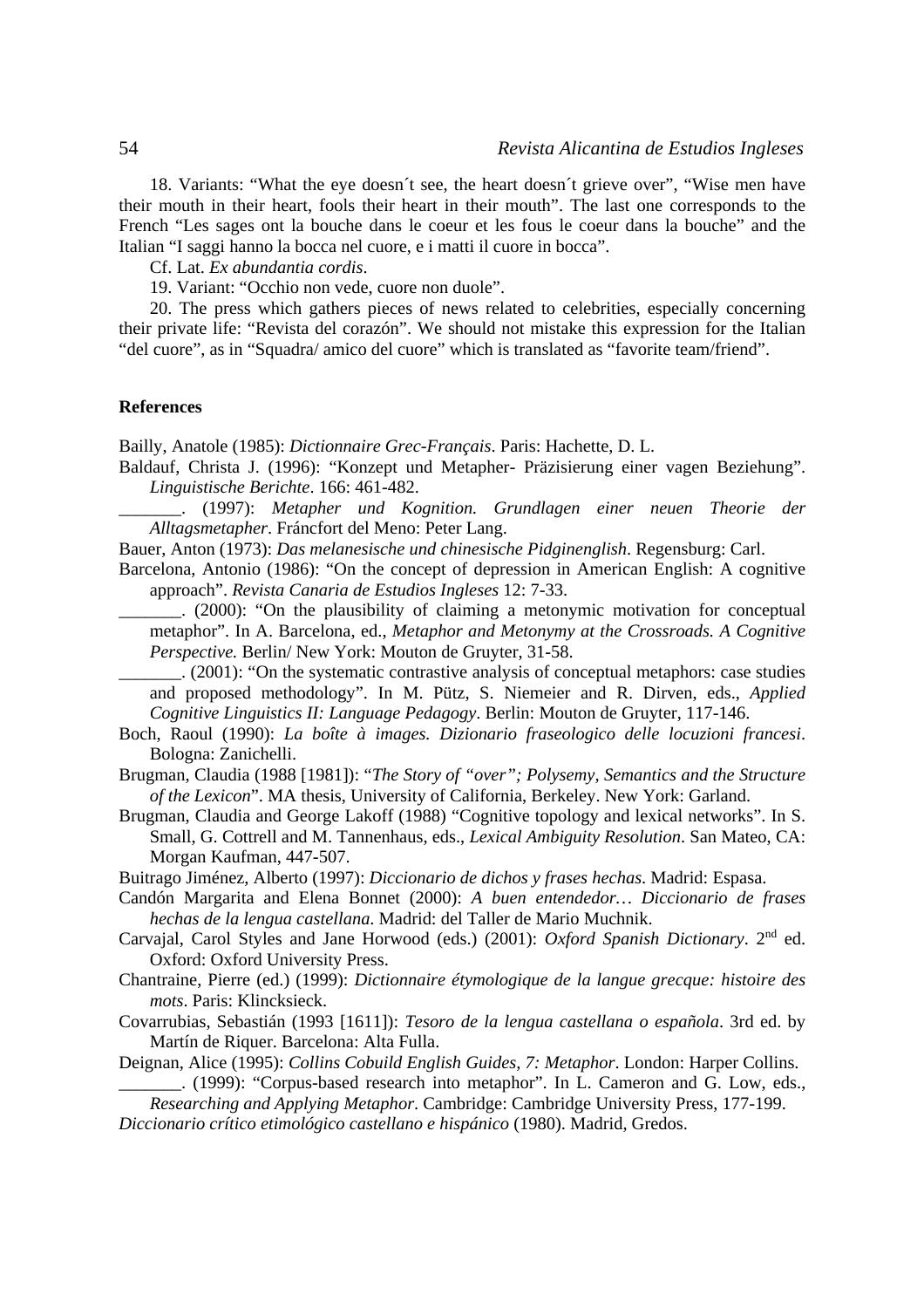- Dobrovol´skij, Dimitrij O. (1995): *Kognitive Aspekte der Idiom-Semantik. Studien zumThesaurus deutscher Idiome*. Tubinga: Gunter Narr.
- *DRAE*. (1984): Madrid: Real Academia Española.
- Enfield, Nick and Anna Wierzbicka (2002): "Introduction: The body in description of emotion". *Pragmatics and Cognition* 10 (1-2): 1-24.
- Escandell Vidal, María Victoria (1993): *Introducción a la pragmática*. Barcelona: Anthropos.
- García Pelayo, Ramón and Jean Testas (eds.) (1989): *Dictionnaire moderne Français-Espagnol/ Español-Francés*. Paris: Larousse.
- Geeraerts, Dirk and Stefan Grondelaers (1995): "Looking Back At Anger: Cultural Traditions and Metaphorical Patterns". In J. Taylor and R. E. MacLaury, eds., *Language and the Construal of the World*. Berlin: Mouton de Gruyter, 153-180.
- Goddard, Cliff (1996): "Cross-linguistic research on metaphor". *Language & Communication* 16 (2): 145-151.
- *Grande Dizionario di Spagnolo (Spagnolo-Italiano/ Italiano-Spagnolo)* (2004). Milano: Hoepli.
- Hilpert, Martin (2006): "Keeping an eye on the data: Metonymies and their Patterns". In A. Stefanowitsch and S. T. Gries, eds., *Corpora in cognitive linguistics*. Vol 1. *Metaphor and metonymy*. Berlin/ Nueva York: Mouton de Gruyter, 123-152.
- Ibarretxe-Antuñano, Blanca Iraide (1999): "Metaphorical mappings in the sense of smell". In G. Steen and R. Gibbs, eds., *Metaphor in Cognitive Linguistics*. Amsterdam and Philadelphia: John Benjamins, 29-45.
- Kövecses, Zoltán (1986): *Metaphors of Anger, Pride, and Love: A Lexical Approach to the Structure of Concepts.* Amsterdam: John Benjamins.
- \_\_\_\_\_\_\_. (1988): *The Language of Love. The Semantics of Passion in Conversational English*. Lewisburg, PA: Bucknell University Press.
	- \_\_\_\_\_\_\_. (1990): *Emotion Concepts*. New York: Springer-Verlag.
- \_\_\_\_\_\_\_. (1991): "Happiness: A definitional effort". *Metaphor and Symbolic Activity* 6: 29-46.

\_\_\_\_\_\_\_. (2000): *Metaphor and Emotion. Language, Culture and Body in Human Feeling*. Cambridge and New York: Cambridge University Press.

\_\_\_\_\_\_\_. (2002): *Metaphor. A practical introduction.* New York: Oxford University Press.

\_\_\_\_\_\_\_. (2005): *Metaphor in Culture. Universality and Variation*. Cambridge: CUP.

- Lakoff, George (1987): *Women, Fire, and Dangerous Things: What Categories Reveal about the Mind*. Chicago: Chicago University Press.
	- \_\_\_\_\_\_\_. (1990): "The invariance hypothesis: Is abstract reasoning based on image-schemas?". *Cognitive Linguistics* 1 (1): 39-74.
	- \_\_\_\_\_\_\_. (1993): "The contemporary theory of metaphor". In A. Ortony, ed., *Metaphor and Thought*. 2ª ed. Cambridge: Cambridge University Press, 202-251.
	- \_\_\_\_\_\_\_. (1994): "What is a conceptual system?". In W. F. Overton and D. S. Palermo, eds., *The Nature and Ontogenesis of Meaning*. Hillsdale, NJ: Lawrence Erlbaum, 41-90.
- Lakoff, George and Mark Johnson (1980): *Metaphors We Live By.* Chicago: Chicago University Press.
- Martín Morillas, José Manuel and Juan Carmelo Pérez Rull (1998): *Semántica cognitiva intercultural*. Granada: Granada Lingvistica y Método Ediciones.
- Niemeier, Susanne (1997): "To have one´s heart in the right place metonymic and metaphorical evidence for the folk model of the heart as the site of emotions in English". In B. Smieja and M. Tasch, eds., *Human Contact through Language and Linguistics*. Frankfurt am Main/ New York: Peter Lang, 87-106.